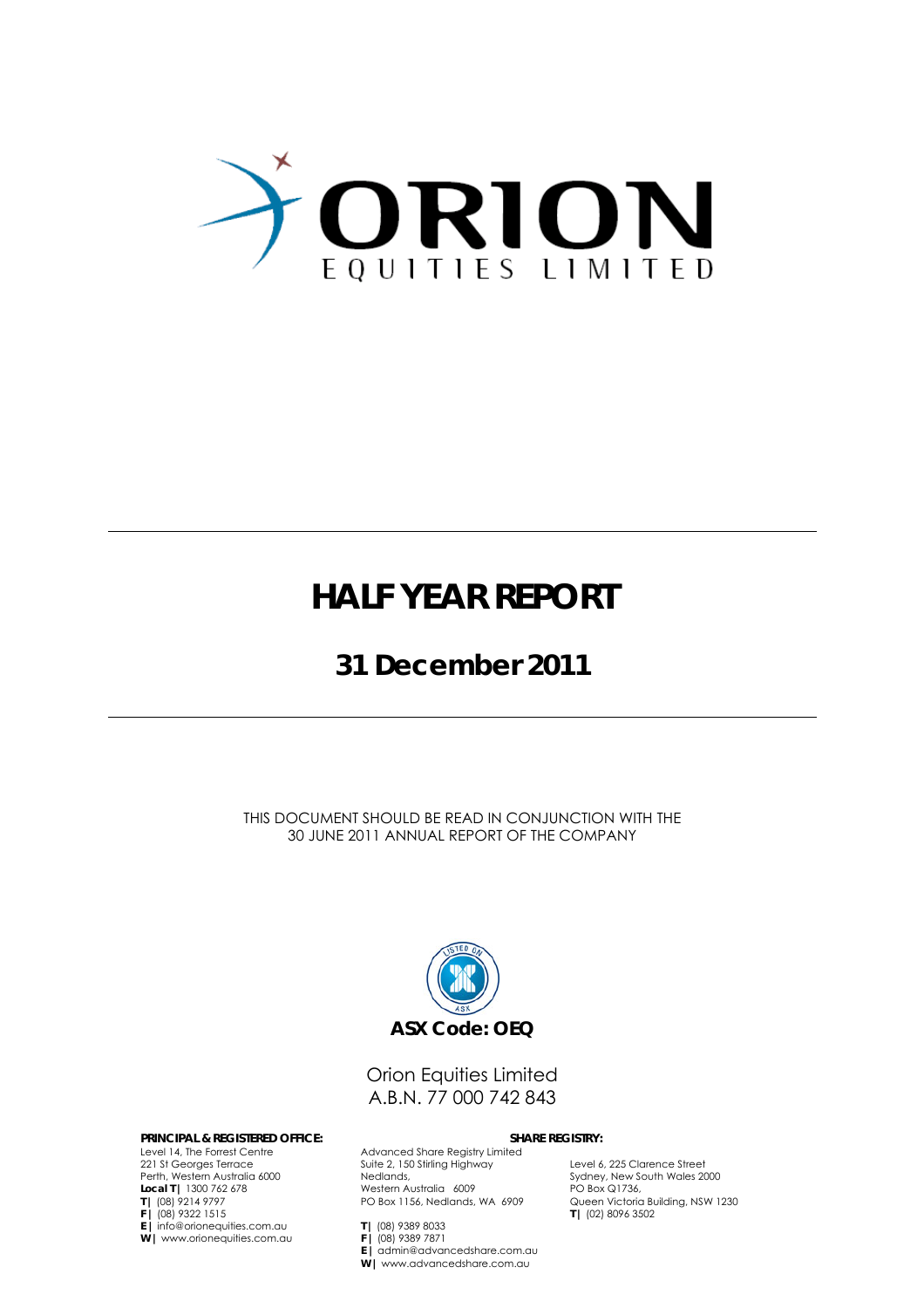| ASX Appendix 4D Half Year Report                       | $\overline{2}$ | <b>BOARD</b>                                                                                                                   |
|--------------------------------------------------------|----------------|--------------------------------------------------------------------------------------------------------------------------------|
| Directors' Report                                      | 4              | Faroog Khan<br>Exe<br>William Johnson<br>E<br>Victor Ho<br>E                                                                   |
| Auditor's Independence Declaration                     | 12             | Non-Ex<br>Yaqoob Khan                                                                                                          |
| Consolidated Statement of<br>Comprehensive Income      | 13             | <b>COMPANY SECRETARY</b><br>Victor Ho                                                                                          |
| Consolidated Statement of<br><b>Financial Position</b> | 14             |                                                                                                                                |
| Consolidated Statement of<br>Changes in Equity         | 15             | <b>PRINCIPAL &amp; REGISTERED OFI</b><br>Level 14, The Forrest Centre<br>221 St Georges Terrace<br>Perth Western Australia 600 |
| <b>Consolidated Statement of Cash Flows</b>            | 16             |                                                                                                                                |
| Notes to Financial Statements                          | 17             | Telephone:<br>Facsimile:<br>Email:<br>info@orior                                                                               |
| Directors' Declaration                                 | 22             | Website:<br>www.orior                                                                                                          |
| Auditor's Independent Review Report                    | 23             | <b>STOCK EXCHANGE</b><br>admin@advan<br>Email:                                                                                 |
| Securities Information                                 | 25             | Investor Web: www.advan                                                                                                        |

### www.orionequities.com.au

- **.** Latest News
- **•** Market Announcements
- **•** Financial Reports

## **CONTENTS CORPORATE DIRECTORY**

| ASX Appendix 4D Half Year Report                                                                                                                                           | 2  | <b>BOARD</b>                                                                                                                                                |                                                                |
|----------------------------------------------------------------------------------------------------------------------------------------------------------------------------|----|-------------------------------------------------------------------------------------------------------------------------------------------------------------|----------------------------------------------------------------|
| Directors' Report                                                                                                                                                          | 4  | Faroog Khan<br>William Johnson<br>Victor Ho                                                                                                                 | Executive Chairman<br>Executive Director<br>Executive Director |
| Auditor's Independence Declaration                                                                                                                                         | 12 | Yaqoob Khan                                                                                                                                                 | Non-Executive Director                                         |
| Consolidated Statement of<br>Comprehensive Income                                                                                                                          | 13 | <b>COMPANY SECRETARY</b><br>Victor Ho                                                                                                                       |                                                                |
| Consolidated Statement of<br><b>Financial Position</b>                                                                                                                     | 14 |                                                                                                                                                             |                                                                |
| Consolidated Statement of<br>Changes in Equity                                                                                                                             | 15 | <b>PRINCIPAL &amp; REGISTERED OFFICE</b><br>Level 14, The Forrest Centre<br>221 St Georges Terrace<br>Perth Western Australia 6000                          |                                                                |
| Consolidated Statement of Cash Flows                                                                                                                                       | 16 | Telephone:                                                                                                                                                  | (08) 9214 9797                                                 |
| Notes to Financial Statements                                                                                                                                              | 17 | Facsimile:<br>Email:<br>info@orionequities.com.au                                                                                                           | (08) 9322 1515                                                 |
| Directors' Declaration                                                                                                                                                     | 22 | Website:<br>www.orionequities.com.au                                                                                                                        |                                                                |
| Auditor's Independent Review Report                                                                                                                                        | 23 | <b>STOCK EXCHANGE</b><br>Email:                                                                                                                             |                                                                |
| Securities Information                                                                                                                                                     | 25 | admin@advancedshare.com.au<br>Investor Web: www.advancedshare.com.au                                                                                        |                                                                |
|                                                                                                                                                                            |    | <b>ASX CODE</b><br><b>OEQ</b>                                                                                                                               |                                                                |
| www.orionequities.com.au<br>Visit our website for:<br><b>Latest News</b><br>$\bullet$<br>$\bullet$<br><b>Market Announcements</b><br><b>Financial Reports</b><br>$\bullet$ |    | <b>SHARE REGISTRY</b><br><b>Advanced Share Registry Services</b><br>Suite 2, 150 Stirling Highway<br>Nedlands Western Australia<br>Telephone:<br>Facsimile: | 6009<br>(08) 9389 8033<br>(08) 9389 7871                       |
| Register your email with us to<br>receive latest Company<br>announcements and releases                                                                                     |    | Level 6, 225 Clarence Street<br>Sydney, New South Wales 2000<br>Telephone:<br>admin@advancedshare.com.au<br>Email:                                          | (02) 8096 3502                                                 |
|                                                                                                                                                                            |    | Investor Web: www.advancedshare.com.au                                                                                                                      |                                                                |
| email us now                                                                                                                                                               |    | <b>AUDITOR</b>                                                                                                                                              |                                                                |
| info@orionequities.com.au                                                                                                                                                  |    | BDO Audit (WA) Pty Ltd<br>38 Station Street<br>Subiaco, Western Australia 6008<br>Telephone:<br>Facsimile:<br>Website:                                      | $(08)$ 6382 4600<br>(08) 6382 4601<br>www.bdo.com.au           |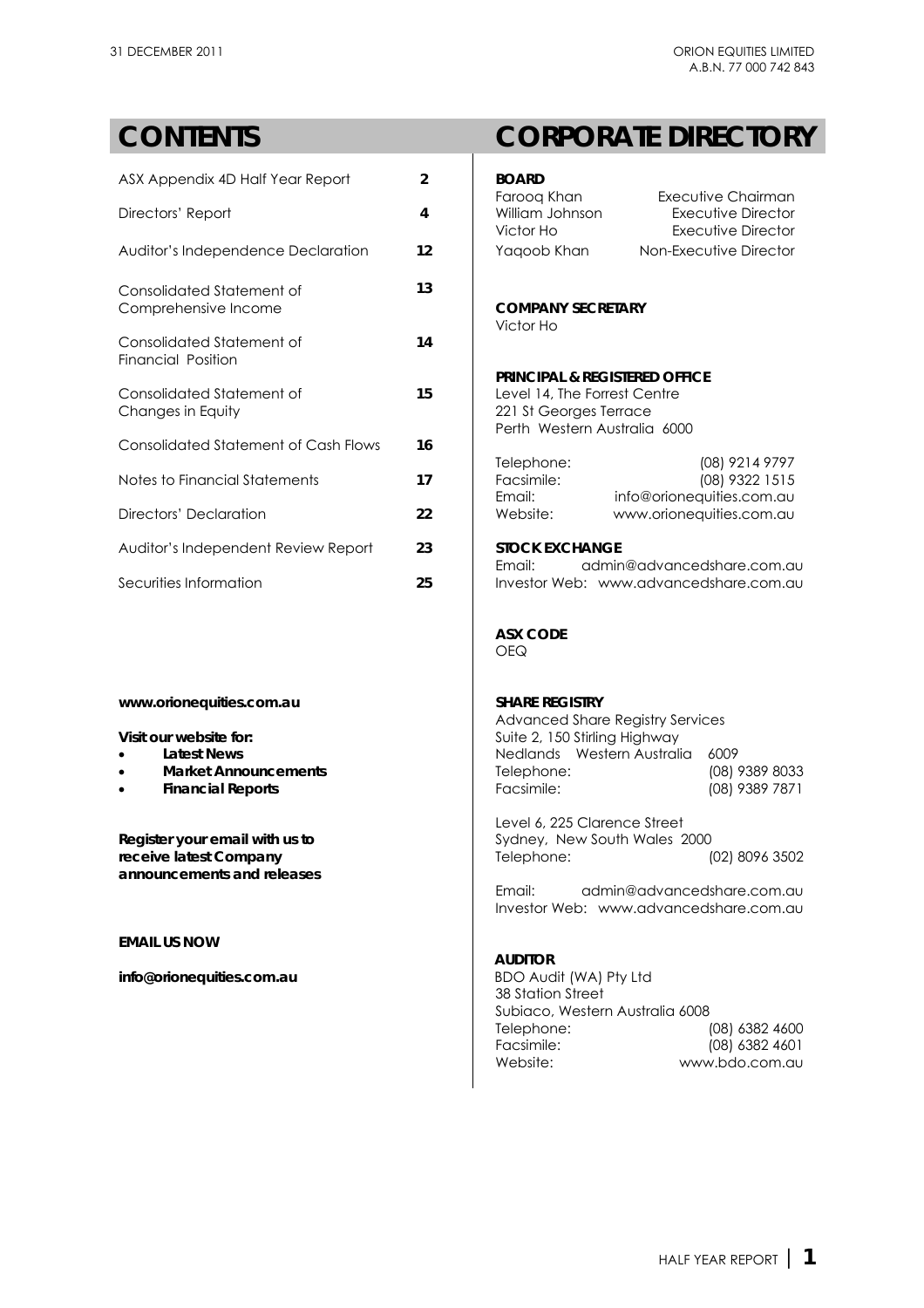## **APPENDIX 4D HALF YEAR REPORT**

This Half Year Report is provided to the Australian Securities Exchange (**ASX**) under ASX Listing Rule 4.2A.3.

| <b>Current Reporting Period:</b> | 1 July 2011 to 31 December 2011       |
|----------------------------------|---------------------------------------|
| Previous Corresponding Period:   | 1 July 2010 to 31 December 2010       |
| Balance Date:                    | 31 December 2011                      |
| Company:                         | Orion Equities Limited (Orion or OEQ) |
| Consolidated Entity:             | Orion and controlled entities.        |

## **RESULTS FOR ANNOUNCEMENT TO THE MARKET**

| <b>Consolidated Entity</b>                              | Dec 2011<br>\$ | Dec 2010<br>\$  | $\%$<br>Change | Up/<br>Down   |
|---------------------------------------------------------|----------------|-----------------|----------------|---------------|
|                                                         |                |                 |                |               |
| Total revenues                                          | 375,048        | 2,485,829       | 85%            | Down          |
| Total expenses                                          | (4,123,313)    | (1,195,909)     | 245%           | Up            |
| Profit/(Loss) before tax                                | (3,748,265)    | 1,289,920       | 391%           | Profit Down   |
|                                                         |                |                 |                |               |
| Income tax expense                                      |                |                 |                |               |
| Profit/(Loss) attributable to members of the<br>Company | (3,748,265)    | 1,289,920       | 391%           | Profit Down   |
|                                                         |                |                 |                |               |
| Basic and diluted earnings/(loss) per share             | (21.0)         | 7.2             | 392%           | Earnings Down |
|                                                         |                |                 |                |               |
|                                                         |                |                 | %              |               |
| <b>Consolidated Entity</b>                              | Dec 2011       | <b>Jun 2011</b> | Change         | Up/Down       |
| Pre-tax NTA backing per share                           | 0.764          | 0.975           | 22%            | Down          |
| Post-tax NTA backing per share                          | 0.764          | 0.975           | 22%            | Down          |

## **BRIEF EXPLANATION OF RESULTS**

Revenues include:

(1) \$336,831 income from olive grove operations (December 2010: \$172,234).

Expenses include:

- (1) \$1,731,769 net loss on financial assets held at fair value through profit or loss (December 2010: \$1,520,804 net gain);
- (2) \$987,980 share of Associate entity's net loss (net of dividend received from Associate of \$697,469) (December 2010: \$785,400 net profit net of dividends received from Associate of \$205,138);
- (3) \$658,610 olive grove and oil operations (which does not include depreciation expenses) (December 2010: \$367,612);
- (4) \$39,195 olive grove depreciation expenses (December 2010: \$50,719);
- (5) \$327,755 personnel costs (including Directors' fees) (December 2010: \$318,472); and
- (6) \$153,346 land operations costs (December 2010: \$292,681).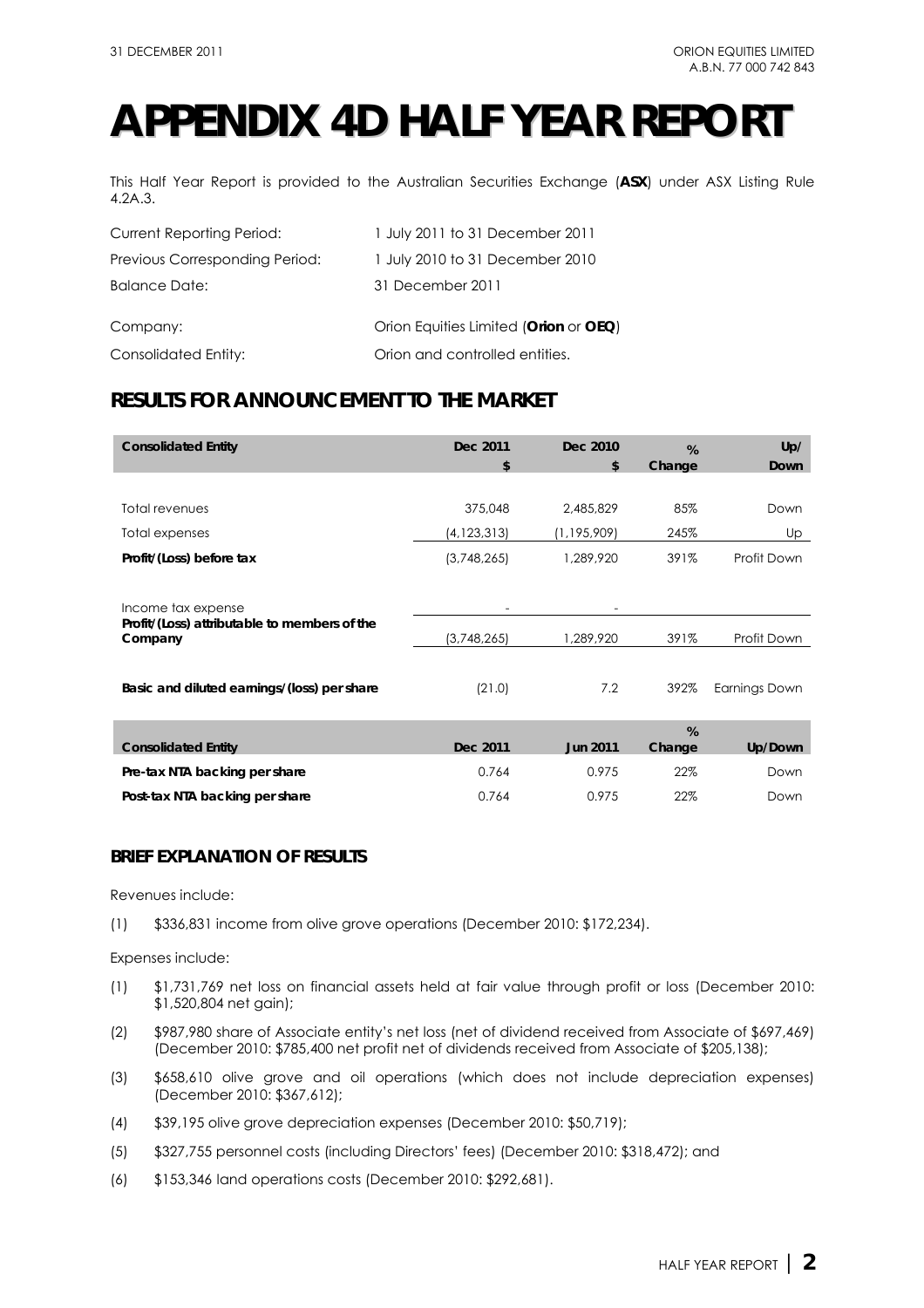## **APPENDIX 4D HALF YEAR REPORT**

The principal components of the \$1,731,769 net loss on financial assets held at fair value through profit or loss are:

- (a) \$1.00 million unrealised loss on the Company's share investment in ASX listed Strike Resources Limited (**SRK**) which declined in value from 24.5 to 18.5 cents per share during the half year; and
- (b) \$0.73 million unrealised loss on the Company's share investment in ASX listed Alara Resources Limited (**AUQ**) which declined in value from 36.5 to 25 cents per share during the half year.

The Company notes that these investments have appreciated in value subsequent to the half year end Balance Date, as follows:

- (a) The SRK share price has appreciated to 21 cents as at 27 February 2012, generating an unrealised gain of \$0.417 million; and
- (b) The AUQ share price has appreciated to 34 cents as at 27 February 2012, generating an unrealised gain of \$0.57 million.

Please refer to the Directors' Report and Financial Report for further information on a review of the operations and the financial position and performance of Orion Equities for the half year ended 31 December 2011.

## **DIVIDENDS**

The Directors have not declared a dividend in respect of the half year ended 31 December 2011.

## **ASSOCIATE ENTITIES**

Orion Equities has accounted for the following share investment at Balance Date as investments in an Associate entity (on an equity accounting basis):

(1) 27.97% interest in ASX listed Bentley Capital Limited (**BEL**) (30 June 2011: 28.3%).

### **CONTROLLED ENTITIES**

The Company did not gain or cease control of any entities during the half year.

For and on behalf of the Directors,

**Date: 29 February 2012** 

**Victor Ho Executive Director and Company Secretary** 

Telephone: (08) 9214 9797 Email: vho@orionequities.com.au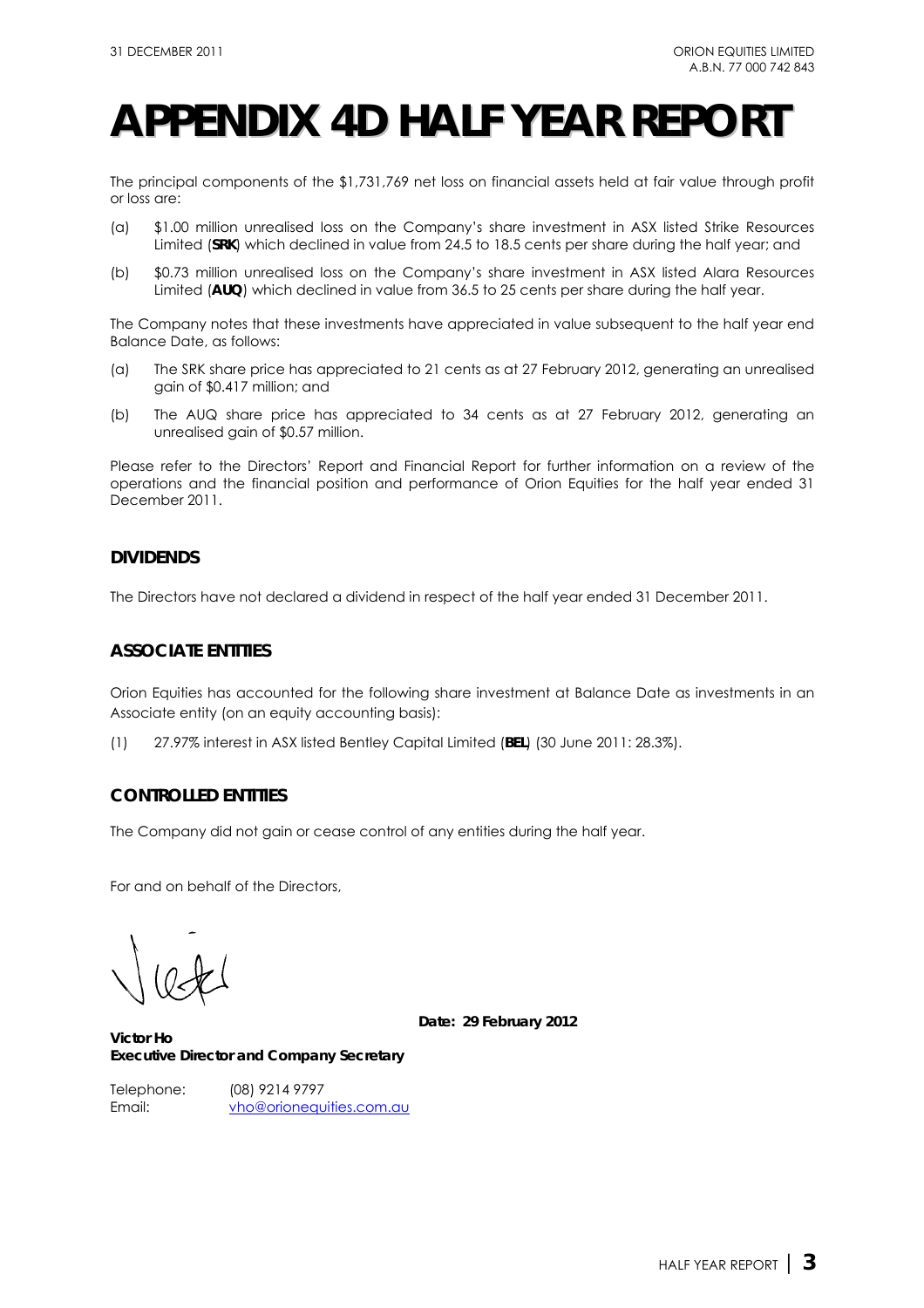The Directors present their report on Orion Equities Limited (**Company** or **Orion Equities** or **OEQ**) and its controlled entities (the **Consolidated Entity**) for the half year ended 31 December 2011 (**Balance Date**).

Orion Equities is a public company limited by shares that was incorporated in New South Wales and has been listed on the Australian Securities Exchange (**ASX**) since November 1970 (ASX Code: OEQ).

## **OPERATING RESULTS**

|                                                      | Dec 2011      | Dec 2010    |
|------------------------------------------------------|---------------|-------------|
| <b>Consolidated Entity</b>                           | \$            | S           |
|                                                      |               |             |
| Total revenues                                       | 375,049       | 2,485,829   |
| Total expenses                                       | (4, 123, 314) | (1,195,909) |
| Profit/(Loss) before tax                             | (3,748,265)   | ,289,920    |
| Income tax expense                                   |               |             |
| Profit/(Loss) attributable to members of the Company | (3,748,265)   | 289,920, ا  |

Revenues include:

(1) \$336,831 income from olive grove operations (December 2010: \$172,234).

Expenses include:

- (1) \$1,731,769 net loss on financial assets held at fair value through profit or loss (December 2010: \$1,520,804 net gain);
- (2) \$987,980 share of Associate entity's net loss (net of dividend received from Associate of \$697,469) (December 2010: \$785,400 net profit net of dividends received from Associate of \$205,138);
- (3) \$658,610 olive grove and oil operations (which does not include depreciation expenses) (December 2010: \$367,612);
- (4) \$39,195 olive grove depreciation expenses (December 2010: \$50,719);
- (5) \$327,755 personnel costs (including Directors' fees) (December 2010: \$318,472); and
- (6) \$153,346 land operations costs (December 2010: \$292,681).

The principal components of the 1,731,769 net loss on financial assets held at fair value through profit or loss are:

- (a) \$1.00 million unrealised loss on the Company's share investment in ASX listed Strike Resources Limited (**SRK**) which declined in value from 24.5 to 18.5 cents per share during the half year; and
- (b) \$0.73 million unrealised loss on the Company's share investment in ASX listed Alara Resources Limited (**AUQ**) which declined in value from 36.5 to 25. cents per share during the half year.

The Company notes that these investments have appreciated in value subsequent to the half year end Balance Date, as follows:

- (a) The SRK share price has appreciated to 21 cents as at 27 February 2012, generating an unrealised gain of \$0.417 million; and
- (b) The AUQ share price has appreciated to 34 cents as at 27 February 2012, generating an unrealised gain of \$0.57 million.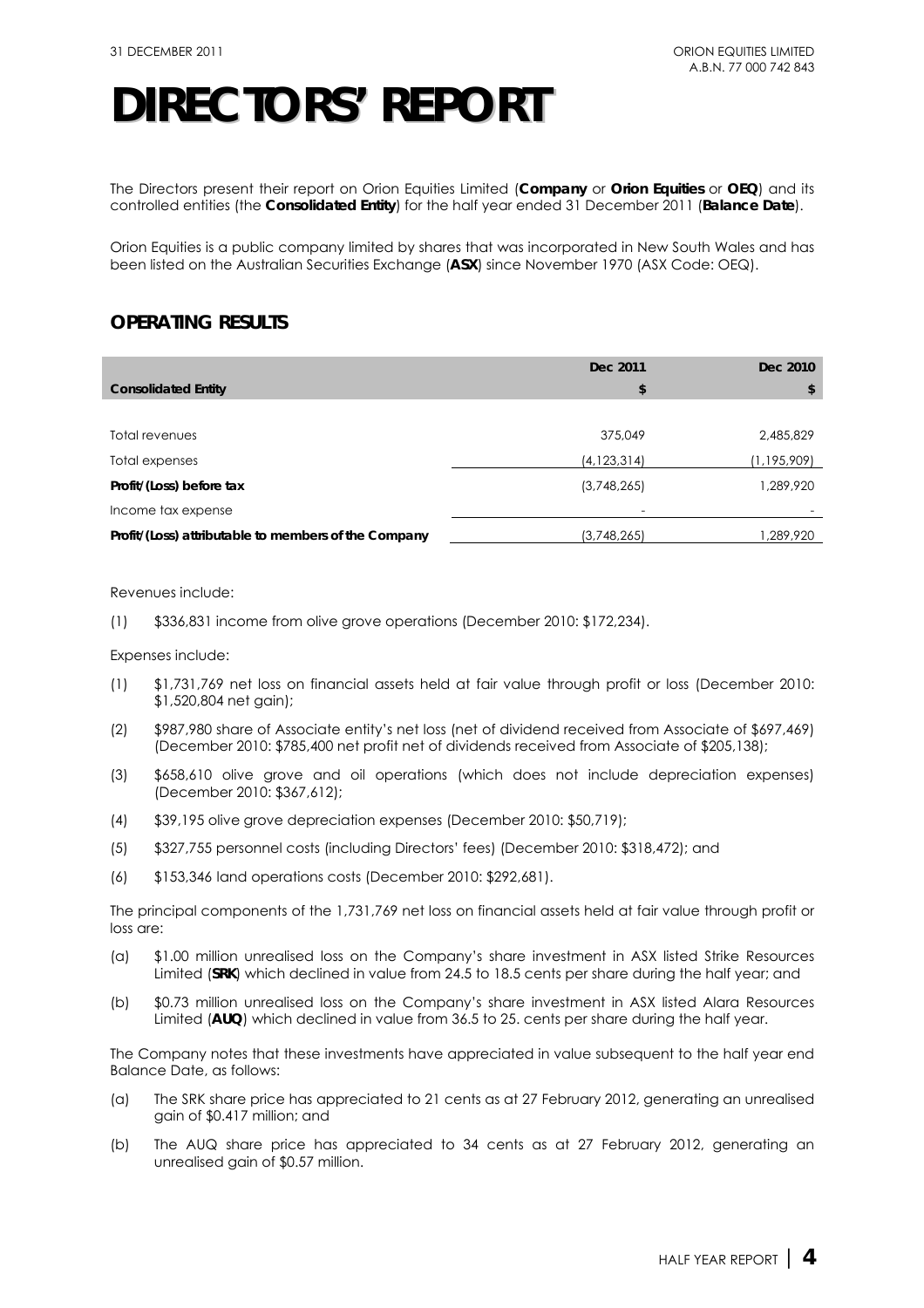## **LOSS PER SHARE**

| <b>Consolidated Entity</b>                                                                                                                               | Dec 2011   | Dec 2010   |
|----------------------------------------------------------------------------------------------------------------------------------------------------------|------------|------------|
| Basic and diluted earnings/(loss) per share (cents)                                                                                                      | (21.04)    | 7.24       |
| Weighted average number of ordinary shares<br>outstanding during the half year used in the<br>calculation of basic and diluted earnings/(loss) per share | 17,814,389 | 17.814.389 |

## **FINANCIAL POSITION**

|                                                        | Dec 2011      | <b>Jun 2011</b> |
|--------------------------------------------------------|---------------|-----------------|
| <b>Consolidated Entity</b>                             | \$            | \$              |
|                                                        |               |                 |
| Cash                                                   | 789,676       | 289,140         |
| Financial assets at fair value through profit and loss | 4,738,234     | 6,470,003       |
| Investments in listed Associate entity                 | 4,377,607     | 7,088,745       |
| Inventory                                              | 2,421,024     | 2,799,430       |
| <b>Receivables</b>                                     | 115,603       | 106,554         |
| Intangibles                                            | 782,058       | 782,058         |
| Other assets                                           | 1,753,886     | 1,794,954       |
| Deferred tax asset                                     | 716,707       | 1,165,887       |
| <b>Total Assets</b>                                    | 15,694,794    | 20,496,771      |
|                                                        |               |                 |
| Other payables and liabilities                         | (580,053)     | (1, 184, 586)   |
| Deferred tax liability                                 | (716, 707)    | (1, 165, 887)   |
| <b>Net Assets</b>                                      | 14,398,033    | 18,146,298      |
|                                                        |               |                 |
| <b>Issued capital</b>                                  | 19,374,007    | 19,374,007      |
| Reserves                                               | 419,523       | (1,647,232)     |
| Retained earnings / (Accumulated losses)               | (5, 395, 497) | 419,523         |
| <b>Total Equity</b>                                    | 14,398,033    | 18,146,298      |

## **NET TANGIBLE ASSET BACKING (NTA)**

| <b>Consolidated Entity</b>                                                          | Dec 2011<br>S | Jun 2011   |
|-------------------------------------------------------------------------------------|---------------|------------|
|                                                                                     |               |            |
| Net tangible assets (before tax)                                                    | 13,615,976    | 17,364,240 |
| Pre-Tax NTA Backing per share                                                       | 0.764         | 0.975      |
| Less net deferred tax assets and tax liabilities<br>Net tangible assets (after tax) | 13,615,976    | 17,364,240 |
| Post-tax NTA Backing per share                                                      | 0.764         | 0.975      |
| Based on total issued share capital                                                 | 17.814.389    | 17,814,389 |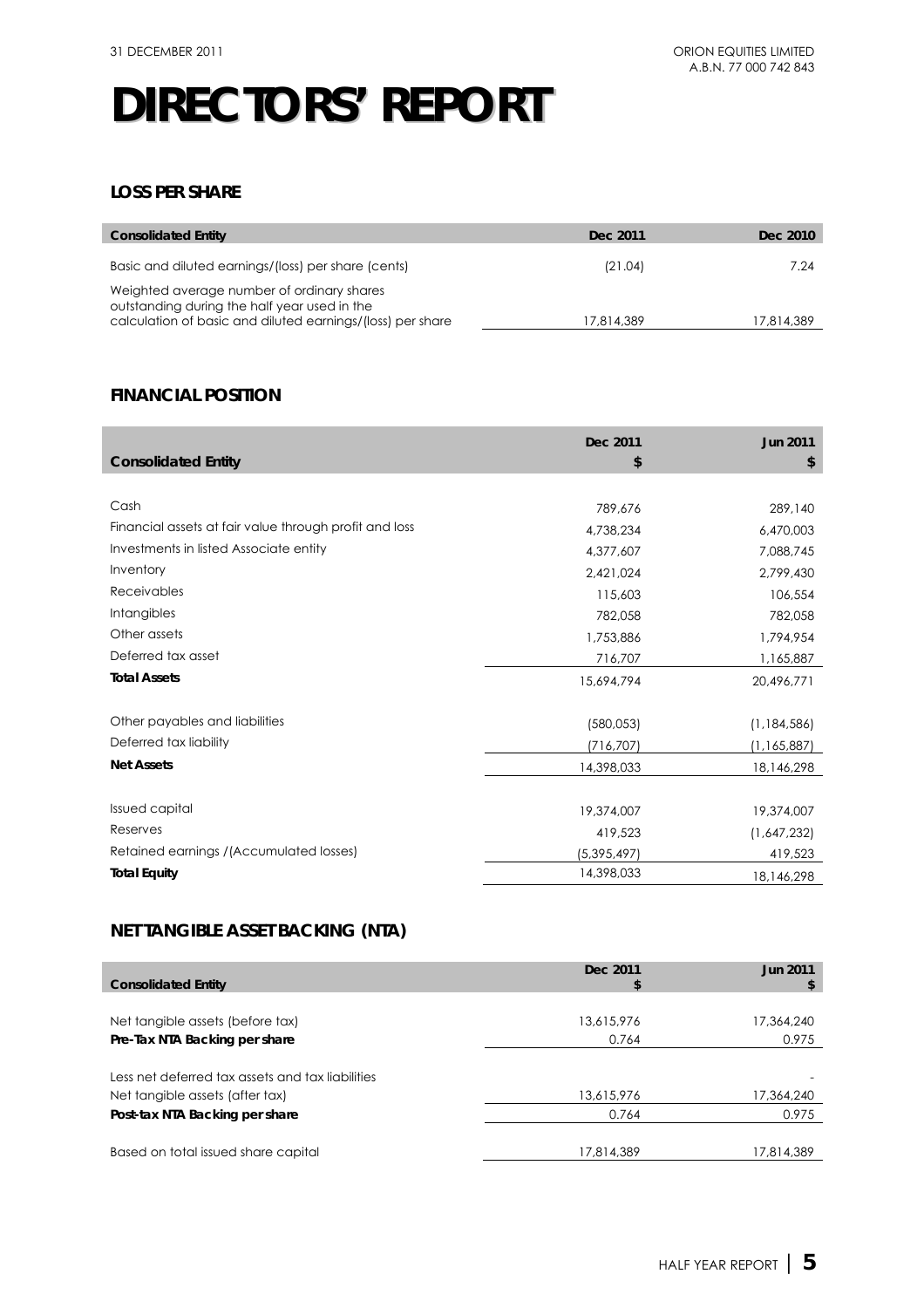## **DIVIDENDS**

The Directors have not declared a dividend in respect of the half year ended 31 December 2011.

## **SECURITIES IN THE COMPANY**

At Balance Date and the date of this report, the Company had 17,814,389 shares on issue (31 December 2010: 17,814,389). The Company does not have other securities on issue at the date of this report.

## **REVIEW OF OPERATIONS**

### **(a) Investment Portfolio Details as at 31 December 2011**

### **Asset Weighting**

|                                                                        | % of Net Assets |               |  |
|------------------------------------------------------------------------|-----------------|---------------|--|
|                                                                        | December 2011   | December 2010 |  |
| Australian equities                                                    | 63%             | 76%           |  |
| Agribusiness <sup>1</sup>                                              | 16%             | 16%           |  |
| Property held for development and resale                               | 13%             | 7%            |  |
| Net tax liabilities (current year and deferred tax assets/liabilities) |                 |               |  |
| Net cash/other assets and provisions                                   | 8%              | $1\%$         |  |
| <b>TOTAL</b>                                                           | 100%            | 100%          |  |

### **Major Holdings in Securities Portfolio**

| <b>Equities</b> |                                | <b>Fair Value</b><br>\$'million | $%$ of<br><b>Net Assets</b> | <b>ASX</b> | <b>Codelndustry Sector Exposures</b> |
|-----------------|--------------------------------|---------------------------------|-----------------------------|------------|--------------------------------------|
|                 | <b>Bentley Capital Limited</b> | 3.28                            | 22.80%                      | <b>BEL</b> | Diversified Financials               |
| 2.              | Strike Resources Limited       | 3.09                            | 21.45%                      | <b>SRK</b> | <b>Materials</b>                     |
| 3.              | Alara Resources Limited        | .58                             | 11.00%                      | AUQ        | <b>Materials</b>                     |
| <b>TOTAL</b>    |                                | 7.95                            | 55.25%                      |            |                                      |

#### **(b) Strike Resources Limited (ASX Code: SRK)**

Strike Resources Limited (**Strike**) is a resources company with iron ore exploration and development projects in Peru. Orion Director, William Johnson is on the board of Strike as a Non-Executive Director.

The Company holds 16,690,802 shares, being 11.71% of Strike's issued ordinary share capital (30 June 2011: 16,690,802 shares and 11.71%).

 $\overline{a}$ 

<sup>1</sup> Agribusiness net assets include olive grove land, olive trees, water licence, buildings, plant and equipment and inventory (bulk and packaged oils)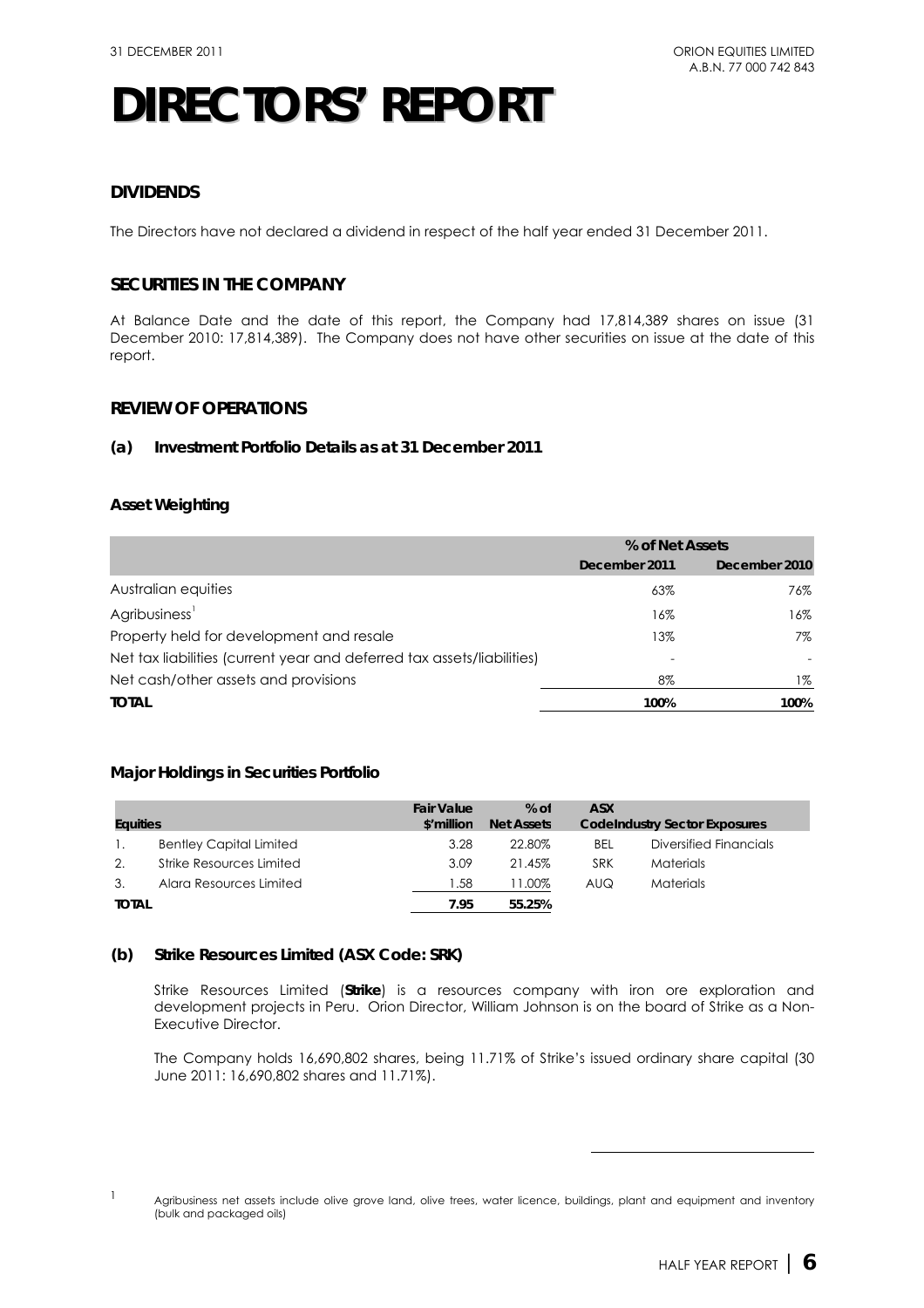The value of Orion's holdings in Strike declined by \$1 million during the course of the half year, from \$4.09 million (at \$0.245 per share as at 30 June 2011) to \$3.09 million (at \$0.185 per share on 31 December 2011).

The Strike share price has appreciated to \$0.21 as at 27 February 2012, generating an unrealised gain of \$0.417 million subsequent to the 31 December 2011 balance date.

Historically, the shareholding in Strike have predominantly been earned through the sale of various mining assets to Strike. These assets were acquired and funded to the point of sale to Strike at a cost of approximately \$1.25 million. They were subsequently on sold to Strike in tranches for a total consideration of \$19 million comprising 11,166,667 Strike shares and 3.5 million unlisted Strike options (with exercise prices of \$0.178 and \$0.278 per option, which were converted into shares in February 2011 at a cost of \$0.79 million). Orion has also acquired 2,024,135 additional Strike shares on-market and via the conversion of listed options at \$0.20 each.

### **(c) Alara Resources Limited (ASX Code: AUQ)**

Alara Resources Limited (**Alara**) is a minerals exploration and development company with precious and base metals projects in Saudi Arabia, Oman and Chile. Orion Directors, Farooq Khan and William Johnson are both on the board of Alara as Non-Executive Directors.

The Company holds 6,332,744 shares, being 3% of Alara's issued ordinary share capital (30 June 2011: 6,332,744 shares and 3%), in Alara.

The value of Orion's holdings in Alara declined by \$0.728 million during the course of the half year, from \$2.31 million (at \$0.365 per share as at 30 June 2011) to \$1.58 million (at \$0.25 per share on 31 December 2011).

The Alara share price has appreciated to \$0.34 as at 24 February 2012, generating an unrealised gain of \$0.57 million subsequent to the 31 December 2011 balance date.

Historically, the shareholding in Alara occurred through the sale of Orion's 25% interest in various uranium tenements to Alara in conjunction with Strike Resources Limited (who held the balance of 75% interest in the same). These assets were acquired and funded to the point of sale to Strike previously at a cost of approximately \$0.05 million. Orion's residual 25% interest was free-carried by Strike thereafter. Orion's interests in these mining tenements were subsequently on-sold to Alara for vendor shares in the initial public offering (**IPO**) of Alara for a consideration of \$1,562,500 comprising 6,250,000 Alara shares. Orion also acquired 3,082,744 additional Alara shares via the Alara IPO, on-market purchases and via an in-specie distribution from Strike.

### **(d) Bentley Capital Limited (ASX Code: BEL)**

Bentley is a listed investment company with a current exposure to Australian equities. Orion Directors, Farooq Khan and William Johnson are on the board of Bentley as Chairman and Executive Director respectively.

Orion holds 27.97% (20,513,783 shares) of Bentley's issued ordinary share capital with Queste Communications Ltd (the parent company of Orion) holding 2.37% (1,740,625 shares) of Bentley's issued ordinary share capital (30 June 2011: Orion held 20,513,783 shares (28.26%) and Queste held 1,740,625 shares (2.4%)).

Bentley had net assets of \$19.33 million as at 31 December 2011 (30 June 2011: \$28.81 million) and incurred an after tax net loss of \$3.497 million for the financial half year (31 December 2010: \$2.837 million net profit).

Bentley's asset weighting as at 31 December 2010 was 60.2% Australian equities (30 June 2011: 98.9%) and 39.8% net cash/ other assets (30 June 2011: \$1.1%).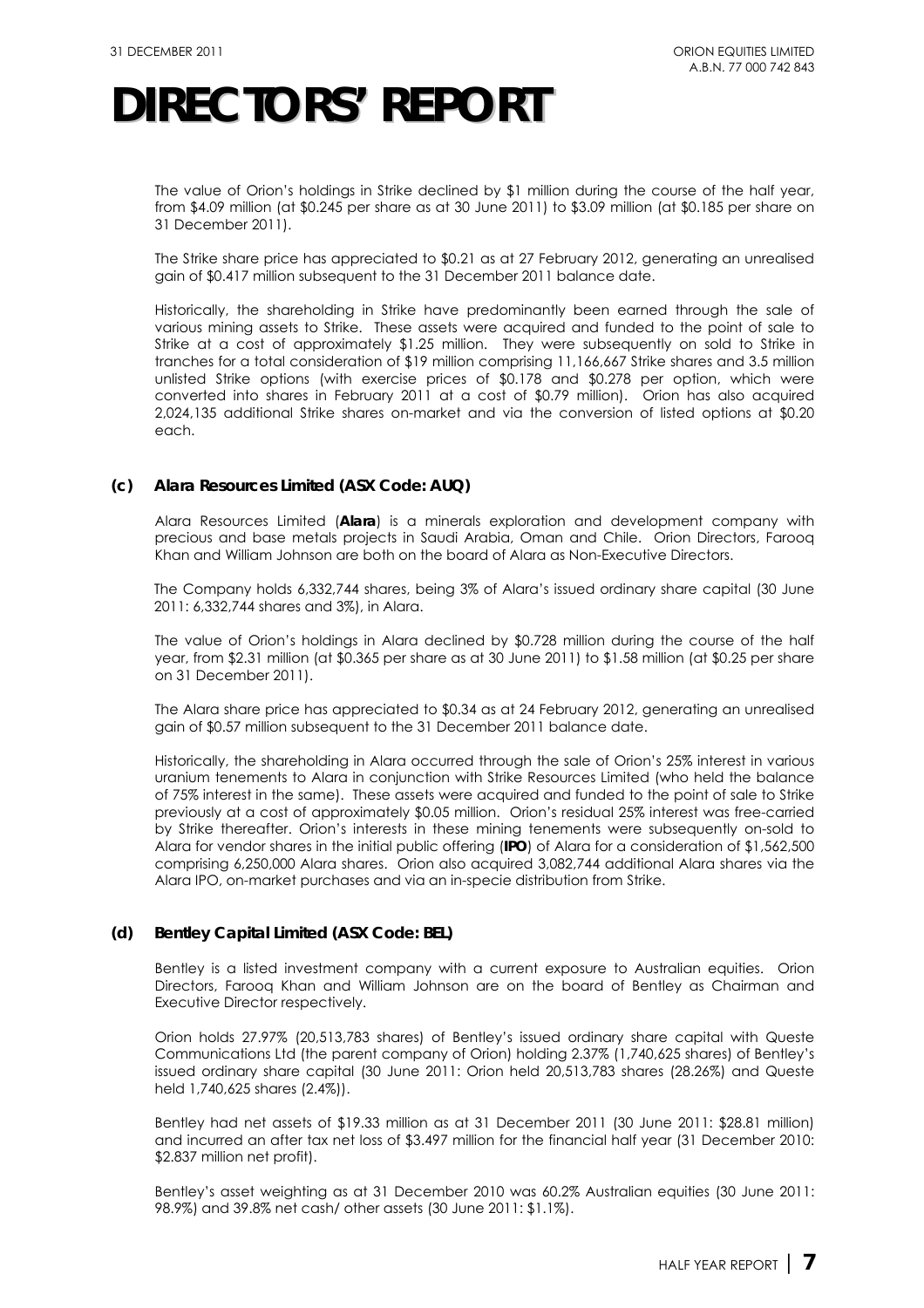Orion has been in receipt of significant dividend and return of capital payments from Bentley, with recent distributions as follows:

- (i) Bentley paid one cent fully franked interim and final dividends (being a total of 2 cents) during the 2011 calendar year (with Orion's share being \$410,276) (2010: 2 cents, with Orion's share being \$410,276), which represents a grossed up dividend yield of 17.23% (December 2010: 11.45%) based on Bentley's volume weighted average share price of 16.58 cents (December 2010: 24.96 cents) during the calendar year.
- (ii) Bentley paid a 2.4 cent fully franked special dividend in September 2011 (with Orion's share being \$492,331)
- (iii) Bentley returned 5 cents per share to shareholders in October 2011 (with Orion's share being \$1,025,689) under a return of capital approved by Bentley shareholders on 4 October 2011.

### **(e) Agribusiness Assets**

The Company owns the ultra premium "Dandaragan Estate" Extra Virgin Olive Oil business and a 143 hectare commercial olive grove operations located in Gingin, Western Australian (approximately 100 kilometres North of Perth) producing olive oil from approximately 64,500, 12 year old olive tree plantings.

The 2011 harvesting season (completed in May 2011) yielded ~1,200 tonnes of fruit from which ~200,000 litres of oils were extracted (2010: ~400 tonnes of fruit and ~81,000 litres of oils). The increase in tonnes processed reflects the biennial cycle of growth and production from olive trees whereby trees exhibit alternating years of high and low bearing fruit.

A summary of olive grove operations during the financial half year are as follows:

- (i) Olive grove operation expenses were \$658,610 (which does not include depreciation expenses) (31 December 2010: \$367,612);
- (ii) Olive grove depreciation expenses were \$39,195 (31 December 2010: \$50,719);
- (iii) Inventory Bulk Oils of \$524,170 reflects the cost of harvesting and processing during the 2011 season incurred up to balance date (30 June 2011: \$890,093); and
- (iv) Inventory Packaged Oils of \$96,854 (30 June 2011: \$103,875).

The carrying values of the olive grove property (\$1,028,470), trees (\$65,500) and water licence (\$682,062) are based on an independent valuation of the assets undertaken for the 30 June 2011 accounts.

### **(f) Other Property Assets**

This relates to property located in Mandurah, Western Australia, which was originally acquired as a multi-unit development site. In 2009/2010 Orion sought development approval for the subdivision of the property into 4 survey-strata title lots. This application was rejected by the Western Australian Planning Commission. Subsequently Orion undertook a sale process of the property by way of public auction, with such auction failing to attract any bids.

Orion has renovated and rented out the property.

The carrying value of \$1,800,000 is based on an independent valuation of the property undertaken for the 30 June 2011 accounts.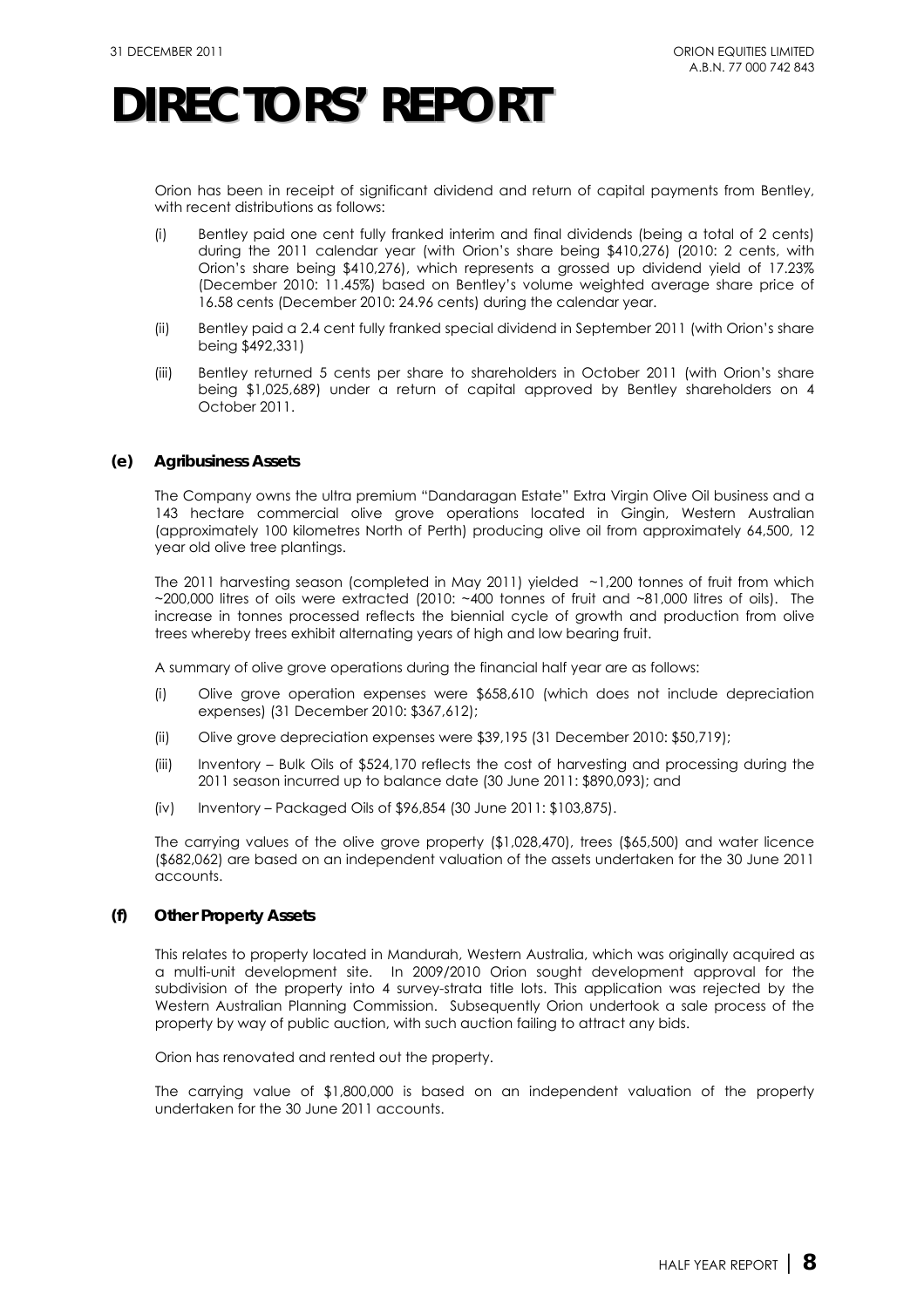## **BOARD OF DIRECTORS**

Information concerning Directors in office during or since the financial half year is as follows:

| <b>Faroog Khan</b>                                               |            | <b>Executive Chairman</b>                                                                                                                                                                                                                                                                                                                                                                                                                                                                                                                                                                                     |
|------------------------------------------------------------------|------------|---------------------------------------------------------------------------------------------------------------------------------------------------------------------------------------------------------------------------------------------------------------------------------------------------------------------------------------------------------------------------------------------------------------------------------------------------------------------------------------------------------------------------------------------------------------------------------------------------------------|
| Appointed                                                        |            | 23 October 2006                                                                                                                                                                                                                                                                                                                                                                                                                                                                                                                                                                                               |
| Qualifications                                                   |            | BJuris, LLB. (Western Australia)                                                                                                                                                                                                                                                                                                                                                                                                                                                                                                                                                                              |
| Experience                                                       |            | Mr Khan is a qualified lawyer having previously practised principally in the field of<br>corporate law. Mr Khan has extensive experience in the securities industry, capital<br>markets and the executive management of ASX listed companies. In particular, Mr<br>Khan has guided the establishment and growth of a number of public listed companies<br>in the investment, mining and financial services sector.<br>He has considerable<br>experience in the fields of capital raisings, mergers and acquisitions and investments.                                                                          |
| Relevant interest in shares                                      |            | 2,000 shares - directly                                                                                                                                                                                                                                                                                                                                                                                                                                                                                                                                                                                       |
|                                                                  |            | 9,063,153 shares - indirectly <sup>2</sup>                                                                                                                                                                                                                                                                                                                                                                                                                                                                                                                                                                    |
| Special Responsibilities                                         |            | Chairman of the Company and the Investment Committee                                                                                                                                                                                                                                                                                                                                                                                                                                                                                                                                                          |
| Other current directorships in<br>listed entities                | (1)        | Executive Chairman and Managing Director of Queste Communications Ltd<br>(QUE) (since 10 March 1998)                                                                                                                                                                                                                                                                                                                                                                                                                                                                                                          |
|                                                                  | (2)        | Executive Chairman of Bentley Capital Limited (BEL) (director since 2 December<br>2003)                                                                                                                                                                                                                                                                                                                                                                                                                                                                                                                       |
|                                                                  | (3)        | Non-Executive Director of Alara Resources Limited (AUQ) (director since 18 May<br>2007)                                                                                                                                                                                                                                                                                                                                                                                                                                                                                                                       |
| Former directorships in other<br>listed entities in past 3 years | (1)        | ITS Capital Investments Ltd (now known as Yellow Brick Road Holdings Limited) (27<br>April 2006 to 18 March 2011)                                                                                                                                                                                                                                                                                                                                                                                                                                                                                             |
|                                                                  | (2)        | Strike Resources Limited (3 September 1999 to 3 February 2011)                                                                                                                                                                                                                                                                                                                                                                                                                                                                                                                                                |
|                                                                  | (3)        | Scarborough Equities Limited (merged with Bentley on 13 March 2009 and<br>delisted)                                                                                                                                                                                                                                                                                                                                                                                                                                                                                                                           |
| William M. Johnson                                               |            | <b>Executive Director</b>                                                                                                                                                                                                                                                                                                                                                                                                                                                                                                                                                                                     |
| Appointed                                                        |            | 28 February 2003.                                                                                                                                                                                                                                                                                                                                                                                                                                                                                                                                                                                             |
| Qualifications                                                   |            | MA (Oxon), MBA                                                                                                                                                                                                                                                                                                                                                                                                                                                                                                                                                                                                |
| Experience                                                       |            | Mr Johnson commenced his career in resource exploration and has held senior<br>management and executive roles in a number of public companies in Australia, New<br>Zealand and Asia. Throughout his career, Mr Johnson has been actively involved in the<br>strategic analysis of a diverse range of business and investment opportunities, and the<br>execution of many corporate transactions. As Executive Director, Mr Johnson is part of<br>the Investment Committee of the Company. Mr Johnson brings a considerable depth<br>of experience in business strategy and investment analysis and execution. |
| Relevant interest in shares                                      | None       |                                                                                                                                                                                                                                                                                                                                                                                                                                                                                                                                                                                                               |
| Special Responsibilities                                         |            | Member of Investment Committee                                                                                                                                                                                                                                                                                                                                                                                                                                                                                                                                                                                |
| Other current directorships in<br>listed entities                | (1)<br>(2) | Executive Director of Bentley Capital Limited (BEL) (since 13 March 2009)<br>Non-Executive Director of Alara Resources Limited (AUQ) (director since 26<br>October 2009)                                                                                                                                                                                                                                                                                                                                                                                                                                      |
|                                                                  | (3)        | Non-Executive Director of Strike Resources Limited (SRK) (director since 14 July<br>2006)                                                                                                                                                                                                                                                                                                                                                                                                                                                                                                                     |
| Former directorships in other<br>listed entities in past 3 years | None       |                                                                                                                                                                                                                                                                                                                                                                                                                                                                                                                                                                                                               |

 $\overline{a}$ 

<sup>2</sup> Held by Queste Communications Ltd (**QUE**); Farooq Khan (and associated companies) have a deemed relevant interest in the OEQ shares in which QUE has a relevant interest by reason of having greater than 20% voting power in QUE.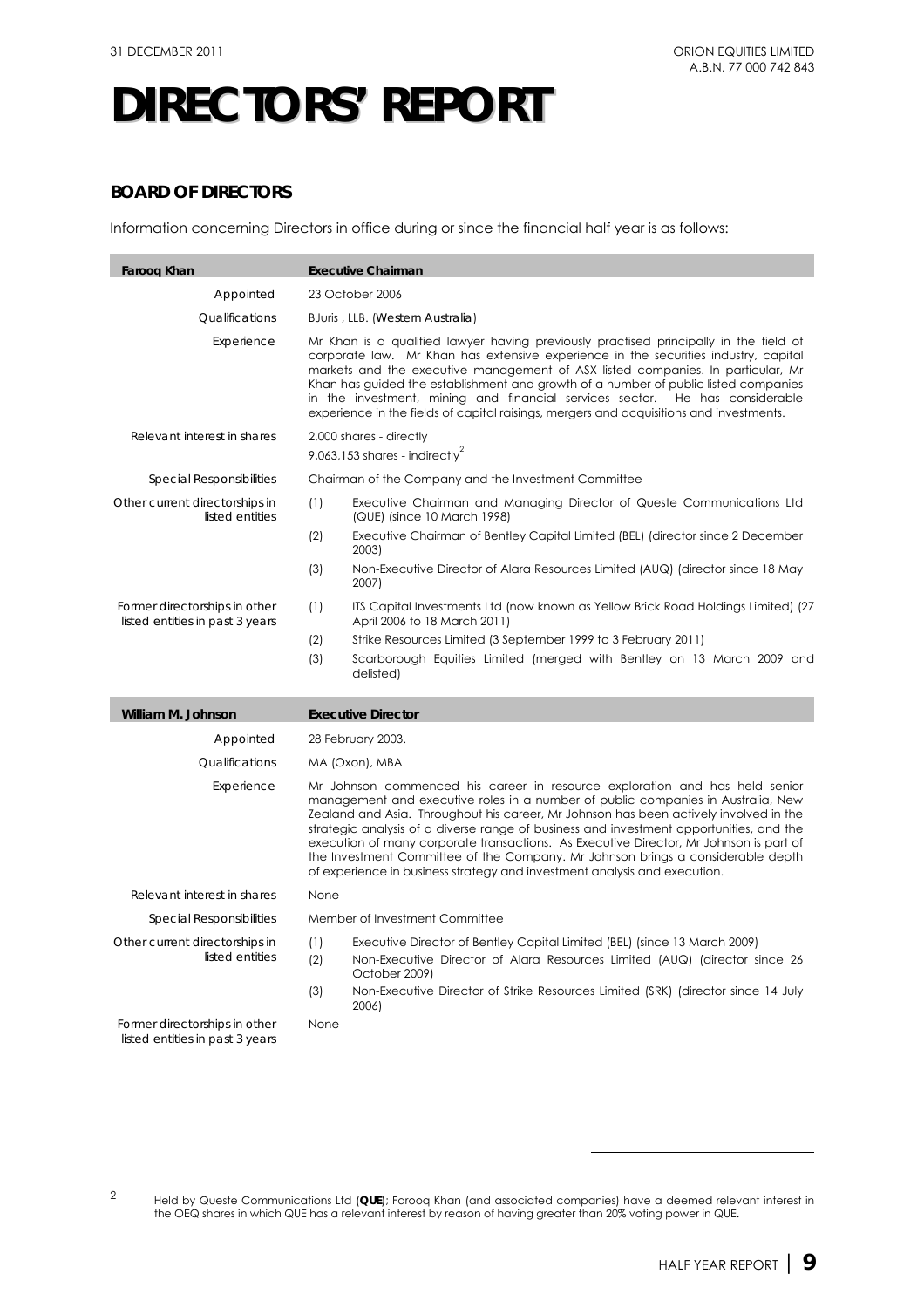| Victor P. H. Ho                                                  | <b>Executive Director and Company Secretary</b>                                                                                                                                                                                                                                                                                                                                                                                                                                                                                    |  |  |  |
|------------------------------------------------------------------|------------------------------------------------------------------------------------------------------------------------------------------------------------------------------------------------------------------------------------------------------------------------------------------------------------------------------------------------------------------------------------------------------------------------------------------------------------------------------------------------------------------------------------|--|--|--|
| Appointed                                                        | Executive Director since 4 July 2003; Company Secretary since 2 August 2000                                                                                                                                                                                                                                                                                                                                                                                                                                                        |  |  |  |
| <i><u><b>Oualifications</b></u></i>                              | BCom, LLB (Western Australia)                                                                                                                                                                                                                                                                                                                                                                                                                                                                                                      |  |  |  |
| Experience                                                       | Mr Ho has been in company secretarial/executive roles with a number of public listed<br>companies since 2000. Previously, Mr Ho had 9 years experience in the taxation<br>profession with the Australian Tax Office and in a specialist tax law firm. Mr Ho has<br>extensive experience in the structuring and execution of commercial and corporate<br>transactions, capital raisings, capital management matters, public company<br>administration, corporations law and stock exchange compliance and shareholder<br>relations. |  |  |  |
| Relevant interest in shares                                      | None                                                                                                                                                                                                                                                                                                                                                                                                                                                                                                                               |  |  |  |
| <i>Special Responsibilities</i>                                  | Member of Investment Committee                                                                                                                                                                                                                                                                                                                                                                                                                                                                                                     |  |  |  |
| Other positions held in listed                                   | Company Secretary of:                                                                                                                                                                                                                                                                                                                                                                                                                                                                                                              |  |  |  |
| entities                                                         | (1)<br>Queste Communications Ltd (QUE) (since 30 August 2000)                                                                                                                                                                                                                                                                                                                                                                                                                                                                      |  |  |  |
|                                                                  | (2)<br>Bentley Capital Limited (BEL) (since 5 February 2004)                                                                                                                                                                                                                                                                                                                                                                                                                                                                       |  |  |  |
|                                                                  | (3)<br>Alara Resources Limited (AUQ) (since 4 April 2007)                                                                                                                                                                                                                                                                                                                                                                                                                                                                          |  |  |  |
| Former directorships in other<br>listed entities in past 3 years | (1)<br>Strike Resources Limited (secretary between 9 March 2000 and 30 April 2010 and<br>director between 12 October 2000 and 25 September 2009)                                                                                                                                                                                                                                                                                                                                                                                   |  |  |  |
|                                                                  | (2)<br>Scarborough Equities Limited (merged with Bentley on 13 March 2009 and<br>delisted)                                                                                                                                                                                                                                                                                                                                                                                                                                         |  |  |  |

| Yagoob Khan                                                      | <b>Non-Executive Director</b>                                                                                                                                                                                                                                                                                                                                                                                                                 |
|------------------------------------------------------------------|-----------------------------------------------------------------------------------------------------------------------------------------------------------------------------------------------------------------------------------------------------------------------------------------------------------------------------------------------------------------------------------------------------------------------------------------------|
| Appointed                                                        | 5 November 1999                                                                                                                                                                                                                                                                                                                                                                                                                               |
| <i><u><b>Oualifications</b></u></i>                              | BCom (Western Australia), Moster of Science in Industrial Administration (Carnegie<br>Mellon)                                                                                                                                                                                                                                                                                                                                                 |
| Experience                                                       | Mr Khan holds a Masters degree in Business and has worked as a senior executive<br>responsible for product marketing, costing systems and production management. Mr<br>Khan has been involved in the structuring and ASX listing of a number of public<br>companies and in subsequent executive management. Mr Khan brings considerable<br>international experience in corporate finance and the strategic analysis of listed<br>investments. |
| Relevant interest in shares                                      | None                                                                                                                                                                                                                                                                                                                                                                                                                                          |
| <i>Special Responsibilities</i>                                  | None                                                                                                                                                                                                                                                                                                                                                                                                                                          |
| Other current directorships in<br>listed entities                | Non-Executive Director of Queste Communications Ltd (QUE) (since 10 March 1998)                                                                                                                                                                                                                                                                                                                                                               |
| Former directorships in other<br>listed entities in past 3 years | None                                                                                                                                                                                                                                                                                                                                                                                                                                          |

## **AUDITOR'S INDEPENDENCE DECLARATION**

A copy of the Auditor's Independence Declaration as required under section 307C of the *Corporations Act 2001* forms part of this Directors Report and is set out on page 12. This relates to the Auditor's Independent Review Report, where the Auditors state that they have issued an independence declaration.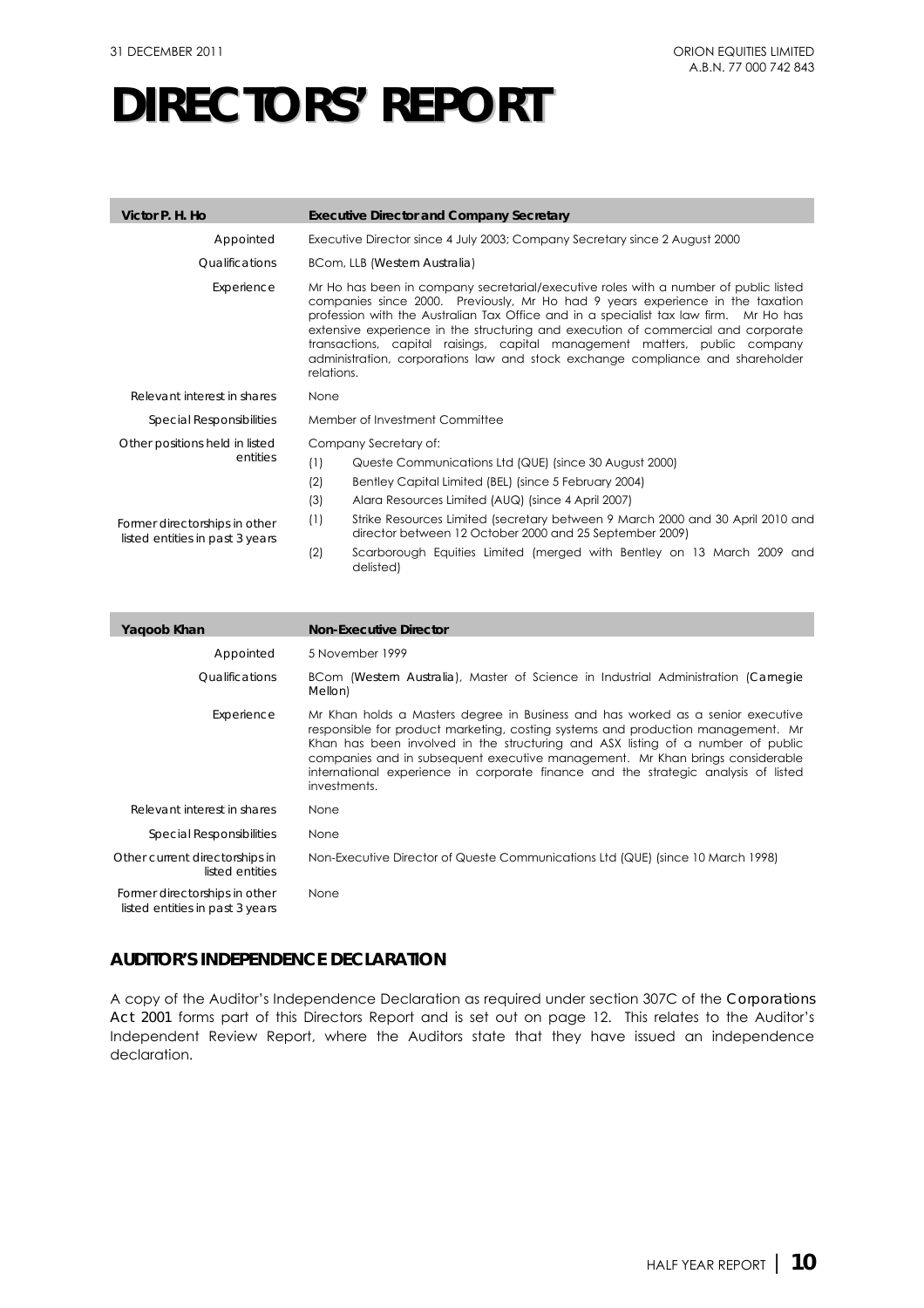Signed for and on behalf of the Directors in accordance with a resolution of the Board,

Chairman

**29 February 2012** 

Lute

**Farooq Khan William Johnson**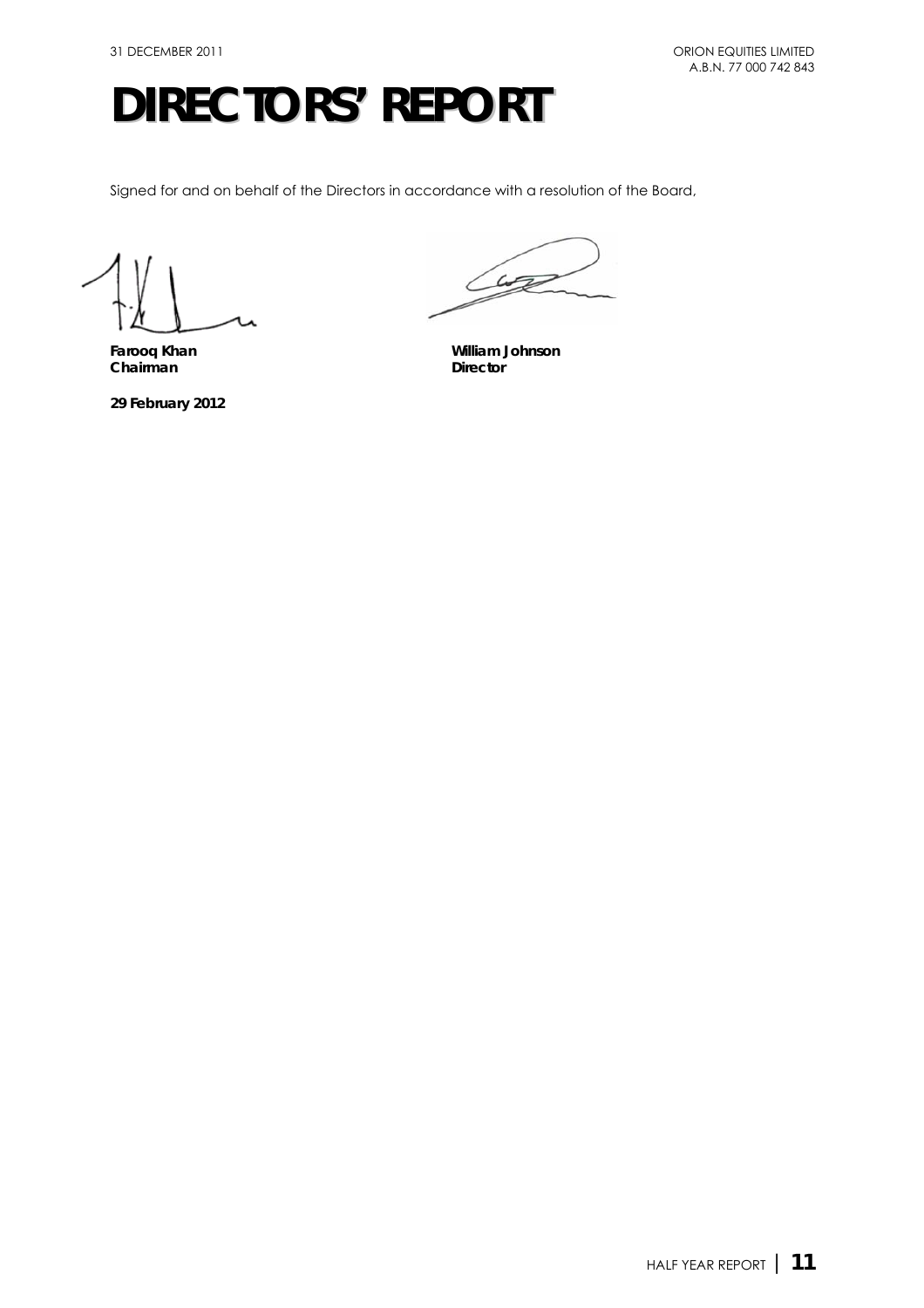

Tel: +8 6382 4600 Fax: +8 6382 4601 **www.bdo.com.au**  38 Station Street Subiaco, WA 6008 PO Box 700 West Perth WA 6872 Australia

29 February 2012

The Board of Directors Orion Equities Limited Level 14, The Forrest Centre 221 St Georges Terrace Perth, Western Australia, 6000

Dear Sirs,

#### **DECLARATION OF INDEPENDENCE BY BRAD MCVEIGH TO THE DIRECTORS OF ORION EQUITIES LIMITED**

As lead auditor for the review of Orion Equities Limited for the half-year ended 31 December 2011, I declare that to the best of my knowledge and belief, there have been:

- no contraventions of the auditor independence requirements of the *Corporations Act 2001* in relation to the review; and
- no contraventions of any applicable code of professional conduct in relation to the review.

This declaration is in respect of Orion Equities Limited and the entities it controlled during the period.

 $\mathcal{B}$ m $\mathfrak{l}_{\gamma}$ /

**Brad McVeigh**  Director

**BDO Audit (WA) Pty Ltd**  Perth, Western Australia

BDO Audit (WA) Pty Ltd ABN 79 112 284 787 is a member of a national association of independent entities which are all members of BDO (Australia) Ltd ABN 77 050 110 275, an Australian company limited by guarantee. BDO Audit (WA) Pty Ltd and BDO (Australia) Ltd are members of BDO International Ltd, a UK company limited<br>by guarantee, and form part of the international BDO network of Legislation (other than for the acts or omissions of financial services licensees) in each State or Territory other than Tasmania.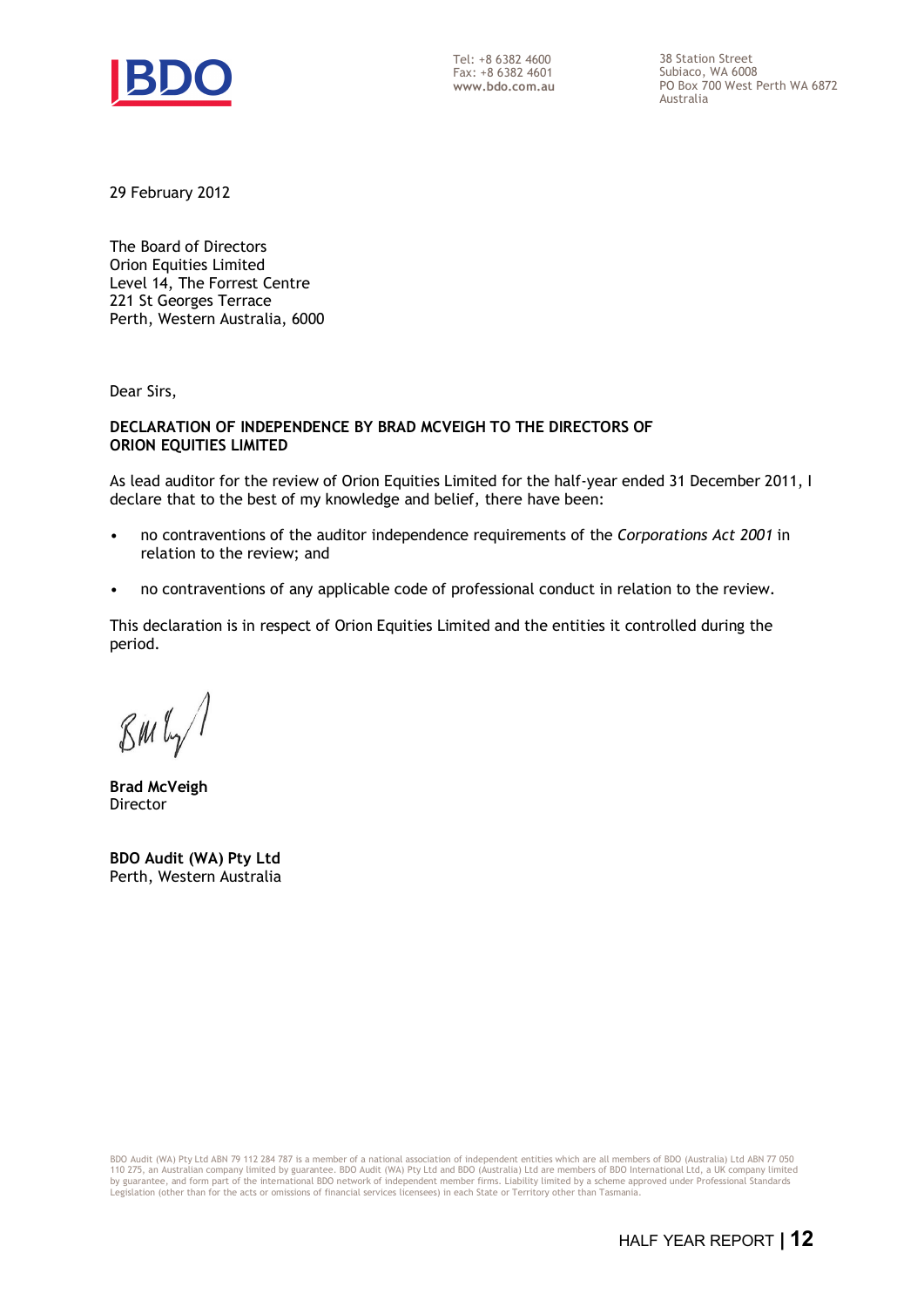## **CONSOLIDATED STATEMENT OF COMPREHENSIVE INCOME**

**for the half year ended 31 December 2011**

|                                                                            |             | 31-Dec-11   | 31-Dec-10  |
|----------------------------------------------------------------------------|-------------|-------------|------------|
|                                                                            | <b>Note</b> | \$          | \$         |
| Revenue from continuing operations                                         | 2a          | 342,459     | 179,625    |
| Other income                                                               |             |             |            |
| - Net change on financial assets held at fair value through profit or loss |             |             | 1,520,804  |
| - Share of Associate entity's net profit                                   |             |             | 785,400    |
| - Other                                                                    |             | 32,589      |            |
|                                                                            |             | 375,048     | 2,485,829  |
| Expenses                                                                   |             |             |            |
| Net change on financial assets held at fair value through profit or loss   | 2c          | (1,731,769) |            |
| Share of Associate entity's net loss                                       | 5           | (987,980)   |            |
| Costs of goods sold in relation to olive oils operations                   |             | (697, 805)  | (418, 331) |
| Other costs in relation to land operations                                 |             | (153, 346)  | (292,681)  |
| Occupancy                                                                  |             | (61, 344)   | (42, 786)  |
| Personnel                                                                  |             | (327, 756)  | (318, 471) |
| Financing                                                                  |             | (1, 472)    | (2,399)    |
| Borrowing cost                                                             |             | (20,060)    | (1, 356)   |
| Corporate                                                                  |             | (43,001)    | (27, 168)  |
| Other administration expenses                                              |             |             |            |
| - depreciation                                                             |             | (1,763)     | (1, 422)   |
| $-$ other                                                                  |             | (97, 017)   | (91, 295)  |
|                                                                            |             |             |            |
| Profit/(Loss) before income tax                                            |             | (3,748,265) | 1,289,920  |
| Income tax benefit/(expense)                                               |             |             |            |
|                                                                            |             |             |            |
| Profit/(Loss) after income tax                                             |             | (3,748,265) | 1,289,920  |
|                                                                            |             |             |            |
| Other comprehensive income                                                 |             |             |            |
| Changes in asset revaluation reserve, net of tax                           |             |             |            |
| Other comprehensive income, net of tax                                     |             |             |            |
|                                                                            |             |             |            |
| comprehensive income/(loss) for the<br>Total                               |             |             |            |
| half year<br>attributable to members of Orion Equities Limited             |             | (3,748,265) | 1,289,920  |
|                                                                            |             |             |            |
|                                                                            |             |             |            |
| Basic earnings/(loss) per share                                            | 3           | (21.0)      | 7.2        |
|                                                                            |             |             |            |

The above consolidated income statement should be read in conjunction with the accompanying notes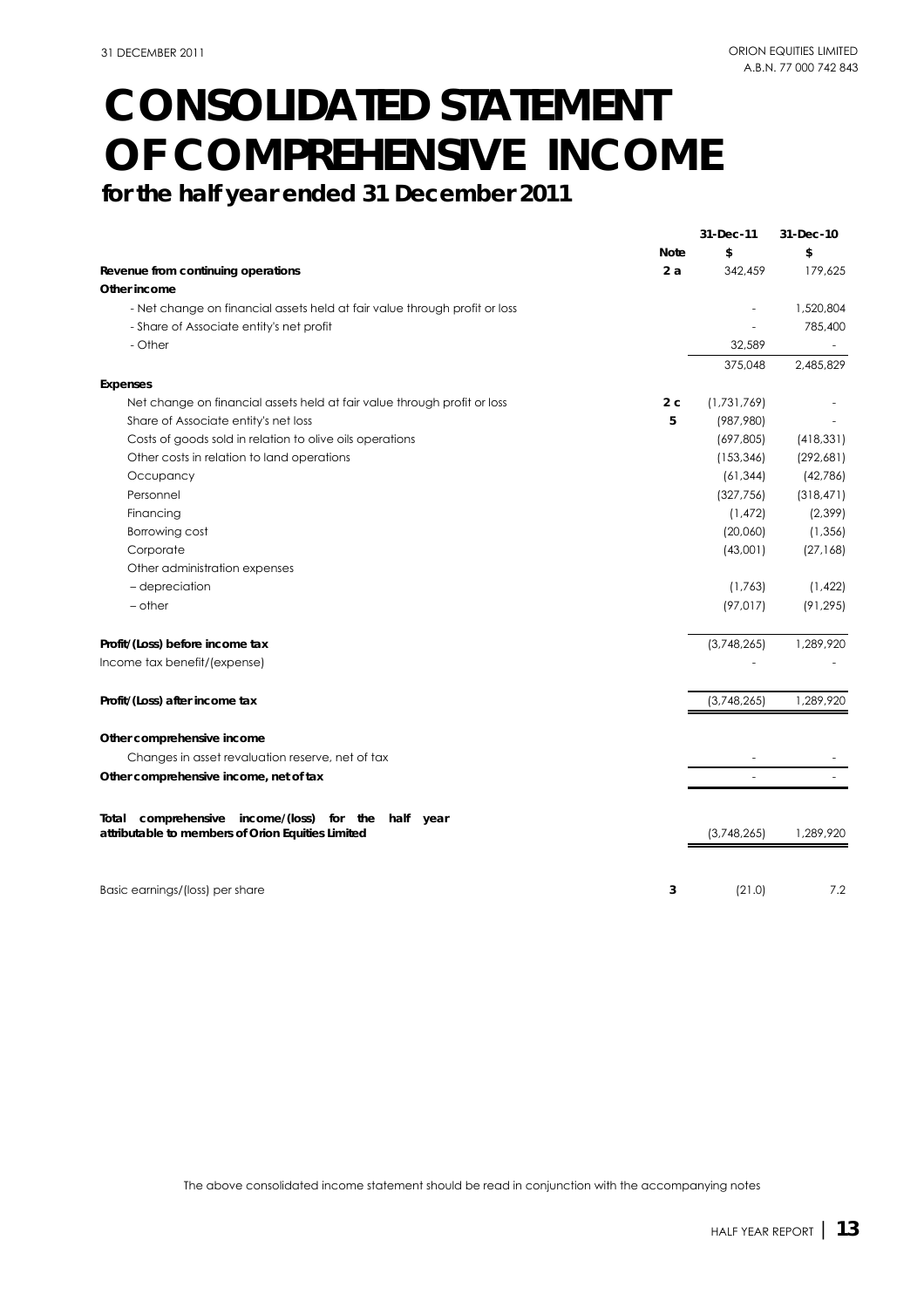## **CONSOLIDATED STATEMENT OF FINANCIAL POSITION**

**as at 31 December 2011**

| \$<br><b>Note</b><br>\$<br><b>CURRENT ASSETS</b><br>Cash and cash equivalents<br>789,675<br>289,140<br>6,470,003<br>Financial assets held at fair value through profit and loss<br>4<br>4,738,234<br>82,780<br>73,731<br>Trade and other receivables<br>999,430<br>Inventories - Olive Oils<br>621,024<br>Other current assets<br>3,892<br>5,057<br>6,235,605<br>7,837,361<br><b>TOTAL CURRENT ASSETS</b><br><b>NON CURRENT ASSETS</b><br>Trade and other receivables<br>32,823<br>32,823<br>1,800,000<br>1,800,000<br>Inventories - Land<br>5<br>4,377,607<br>7,088,745<br>Investments accounted for using the equity method<br>Property, plant and equipment<br>1,684,494<br>1,724,397<br>65,500<br>65,500<br>Olive trees<br>Intangible assets<br>782,058<br>782,058<br>Deferred tax assets<br>716,707<br>1,165,887<br>9,459,189<br>12,659,410<br><b>TOTAL NON CURRENT ASSETS</b><br><b>TOTAL ASSETS</b><br>15,694,794<br>20,496,771<br><b>CURRENT LIABILITIES</b><br>470,980<br>Trade and other payables<br>1,100,349<br>109,074<br>Provisions<br>84,237<br>580,054<br>1,184,586<br><b>TOTAL CURRENT LIABILITIES</b><br><b>NON CURRENT LIABILITIES</b><br>Deferred tax liabilities<br>716,707<br>1,165,887<br>716,707<br>1,165,887<br><b>TOTAL NON CURRENT LIABILITIES</b><br><b>TOTAL LIABILITIES</b><br>1,296,761<br>2,350,473<br>14,398,033<br><b>NET ASSETS</b><br>18,146,298<br><b>EQUITY</b><br>Issued capital<br>19,374,007<br>19,374,007<br>419,523<br>419,523<br>Reserves<br><b>Accumulated Losses</b><br>(5,395,497)<br>(1,647,232)<br><b>TOTAL EQUITY</b><br>14,398,033<br>18,146,298 |  | 31-Dec-11 | 30-Jun-11 |
|-----------------------------------------------------------------------------------------------------------------------------------------------------------------------------------------------------------------------------------------------------------------------------------------------------------------------------------------------------------------------------------------------------------------------------------------------------------------------------------------------------------------------------------------------------------------------------------------------------------------------------------------------------------------------------------------------------------------------------------------------------------------------------------------------------------------------------------------------------------------------------------------------------------------------------------------------------------------------------------------------------------------------------------------------------------------------------------------------------------------------------------------------------------------------------------------------------------------------------------------------------------------------------------------------------------------------------------------------------------------------------------------------------------------------------------------------------------------------------------------------------------------------------------------------------------------------------------------------------|--|-----------|-----------|
|                                                                                                                                                                                                                                                                                                                                                                                                                                                                                                                                                                                                                                                                                                                                                                                                                                                                                                                                                                                                                                                                                                                                                                                                                                                                                                                                                                                                                                                                                                                                                                                                     |  |           |           |
|                                                                                                                                                                                                                                                                                                                                                                                                                                                                                                                                                                                                                                                                                                                                                                                                                                                                                                                                                                                                                                                                                                                                                                                                                                                                                                                                                                                                                                                                                                                                                                                                     |  |           |           |
|                                                                                                                                                                                                                                                                                                                                                                                                                                                                                                                                                                                                                                                                                                                                                                                                                                                                                                                                                                                                                                                                                                                                                                                                                                                                                                                                                                                                                                                                                                                                                                                                     |  |           |           |
|                                                                                                                                                                                                                                                                                                                                                                                                                                                                                                                                                                                                                                                                                                                                                                                                                                                                                                                                                                                                                                                                                                                                                                                                                                                                                                                                                                                                                                                                                                                                                                                                     |  |           |           |
|                                                                                                                                                                                                                                                                                                                                                                                                                                                                                                                                                                                                                                                                                                                                                                                                                                                                                                                                                                                                                                                                                                                                                                                                                                                                                                                                                                                                                                                                                                                                                                                                     |  |           |           |
|                                                                                                                                                                                                                                                                                                                                                                                                                                                                                                                                                                                                                                                                                                                                                                                                                                                                                                                                                                                                                                                                                                                                                                                                                                                                                                                                                                                                                                                                                                                                                                                                     |  |           |           |
|                                                                                                                                                                                                                                                                                                                                                                                                                                                                                                                                                                                                                                                                                                                                                                                                                                                                                                                                                                                                                                                                                                                                                                                                                                                                                                                                                                                                                                                                                                                                                                                                     |  |           |           |
|                                                                                                                                                                                                                                                                                                                                                                                                                                                                                                                                                                                                                                                                                                                                                                                                                                                                                                                                                                                                                                                                                                                                                                                                                                                                                                                                                                                                                                                                                                                                                                                                     |  |           |           |
|                                                                                                                                                                                                                                                                                                                                                                                                                                                                                                                                                                                                                                                                                                                                                                                                                                                                                                                                                                                                                                                                                                                                                                                                                                                                                                                                                                                                                                                                                                                                                                                                     |  |           |           |
|                                                                                                                                                                                                                                                                                                                                                                                                                                                                                                                                                                                                                                                                                                                                                                                                                                                                                                                                                                                                                                                                                                                                                                                                                                                                                                                                                                                                                                                                                                                                                                                                     |  |           |           |
|                                                                                                                                                                                                                                                                                                                                                                                                                                                                                                                                                                                                                                                                                                                                                                                                                                                                                                                                                                                                                                                                                                                                                                                                                                                                                                                                                                                                                                                                                                                                                                                                     |  |           |           |
|                                                                                                                                                                                                                                                                                                                                                                                                                                                                                                                                                                                                                                                                                                                                                                                                                                                                                                                                                                                                                                                                                                                                                                                                                                                                                                                                                                                                                                                                                                                                                                                                     |  |           |           |
|                                                                                                                                                                                                                                                                                                                                                                                                                                                                                                                                                                                                                                                                                                                                                                                                                                                                                                                                                                                                                                                                                                                                                                                                                                                                                                                                                                                                                                                                                                                                                                                                     |  |           |           |
|                                                                                                                                                                                                                                                                                                                                                                                                                                                                                                                                                                                                                                                                                                                                                                                                                                                                                                                                                                                                                                                                                                                                                                                                                                                                                                                                                                                                                                                                                                                                                                                                     |  |           |           |
|                                                                                                                                                                                                                                                                                                                                                                                                                                                                                                                                                                                                                                                                                                                                                                                                                                                                                                                                                                                                                                                                                                                                                                                                                                                                                                                                                                                                                                                                                                                                                                                                     |  |           |           |
|                                                                                                                                                                                                                                                                                                                                                                                                                                                                                                                                                                                                                                                                                                                                                                                                                                                                                                                                                                                                                                                                                                                                                                                                                                                                                                                                                                                                                                                                                                                                                                                                     |  |           |           |
|                                                                                                                                                                                                                                                                                                                                                                                                                                                                                                                                                                                                                                                                                                                                                                                                                                                                                                                                                                                                                                                                                                                                                                                                                                                                                                                                                                                                                                                                                                                                                                                                     |  |           |           |
|                                                                                                                                                                                                                                                                                                                                                                                                                                                                                                                                                                                                                                                                                                                                                                                                                                                                                                                                                                                                                                                                                                                                                                                                                                                                                                                                                                                                                                                                                                                                                                                                     |  |           |           |
|                                                                                                                                                                                                                                                                                                                                                                                                                                                                                                                                                                                                                                                                                                                                                                                                                                                                                                                                                                                                                                                                                                                                                                                                                                                                                                                                                                                                                                                                                                                                                                                                     |  |           |           |
|                                                                                                                                                                                                                                                                                                                                                                                                                                                                                                                                                                                                                                                                                                                                                                                                                                                                                                                                                                                                                                                                                                                                                                                                                                                                                                                                                                                                                                                                                                                                                                                                     |  |           |           |
|                                                                                                                                                                                                                                                                                                                                                                                                                                                                                                                                                                                                                                                                                                                                                                                                                                                                                                                                                                                                                                                                                                                                                                                                                                                                                                                                                                                                                                                                                                                                                                                                     |  |           |           |
|                                                                                                                                                                                                                                                                                                                                                                                                                                                                                                                                                                                                                                                                                                                                                                                                                                                                                                                                                                                                                                                                                                                                                                                                                                                                                                                                                                                                                                                                                                                                                                                                     |  |           |           |
|                                                                                                                                                                                                                                                                                                                                                                                                                                                                                                                                                                                                                                                                                                                                                                                                                                                                                                                                                                                                                                                                                                                                                                                                                                                                                                                                                                                                                                                                                                                                                                                                     |  |           |           |
|                                                                                                                                                                                                                                                                                                                                                                                                                                                                                                                                                                                                                                                                                                                                                                                                                                                                                                                                                                                                                                                                                                                                                                                                                                                                                                                                                                                                                                                                                                                                                                                                     |  |           |           |
|                                                                                                                                                                                                                                                                                                                                                                                                                                                                                                                                                                                                                                                                                                                                                                                                                                                                                                                                                                                                                                                                                                                                                                                                                                                                                                                                                                                                                                                                                                                                                                                                     |  |           |           |
|                                                                                                                                                                                                                                                                                                                                                                                                                                                                                                                                                                                                                                                                                                                                                                                                                                                                                                                                                                                                                                                                                                                                                                                                                                                                                                                                                                                                                                                                                                                                                                                                     |  |           |           |
|                                                                                                                                                                                                                                                                                                                                                                                                                                                                                                                                                                                                                                                                                                                                                                                                                                                                                                                                                                                                                                                                                                                                                                                                                                                                                                                                                                                                                                                                                                                                                                                                     |  |           |           |
|                                                                                                                                                                                                                                                                                                                                                                                                                                                                                                                                                                                                                                                                                                                                                                                                                                                                                                                                                                                                                                                                                                                                                                                                                                                                                                                                                                                                                                                                                                                                                                                                     |  |           |           |
|                                                                                                                                                                                                                                                                                                                                                                                                                                                                                                                                                                                                                                                                                                                                                                                                                                                                                                                                                                                                                                                                                                                                                                                                                                                                                                                                                                                                                                                                                                                                                                                                     |  |           |           |
|                                                                                                                                                                                                                                                                                                                                                                                                                                                                                                                                                                                                                                                                                                                                                                                                                                                                                                                                                                                                                                                                                                                                                                                                                                                                                                                                                                                                                                                                                                                                                                                                     |  |           |           |
|                                                                                                                                                                                                                                                                                                                                                                                                                                                                                                                                                                                                                                                                                                                                                                                                                                                                                                                                                                                                                                                                                                                                                                                                                                                                                                                                                                                                                                                                                                                                                                                                     |  |           |           |
|                                                                                                                                                                                                                                                                                                                                                                                                                                                                                                                                                                                                                                                                                                                                                                                                                                                                                                                                                                                                                                                                                                                                                                                                                                                                                                                                                                                                                                                                                                                                                                                                     |  |           |           |

The above consolidated statement of financial position should be read in conjunction with the accompanying notes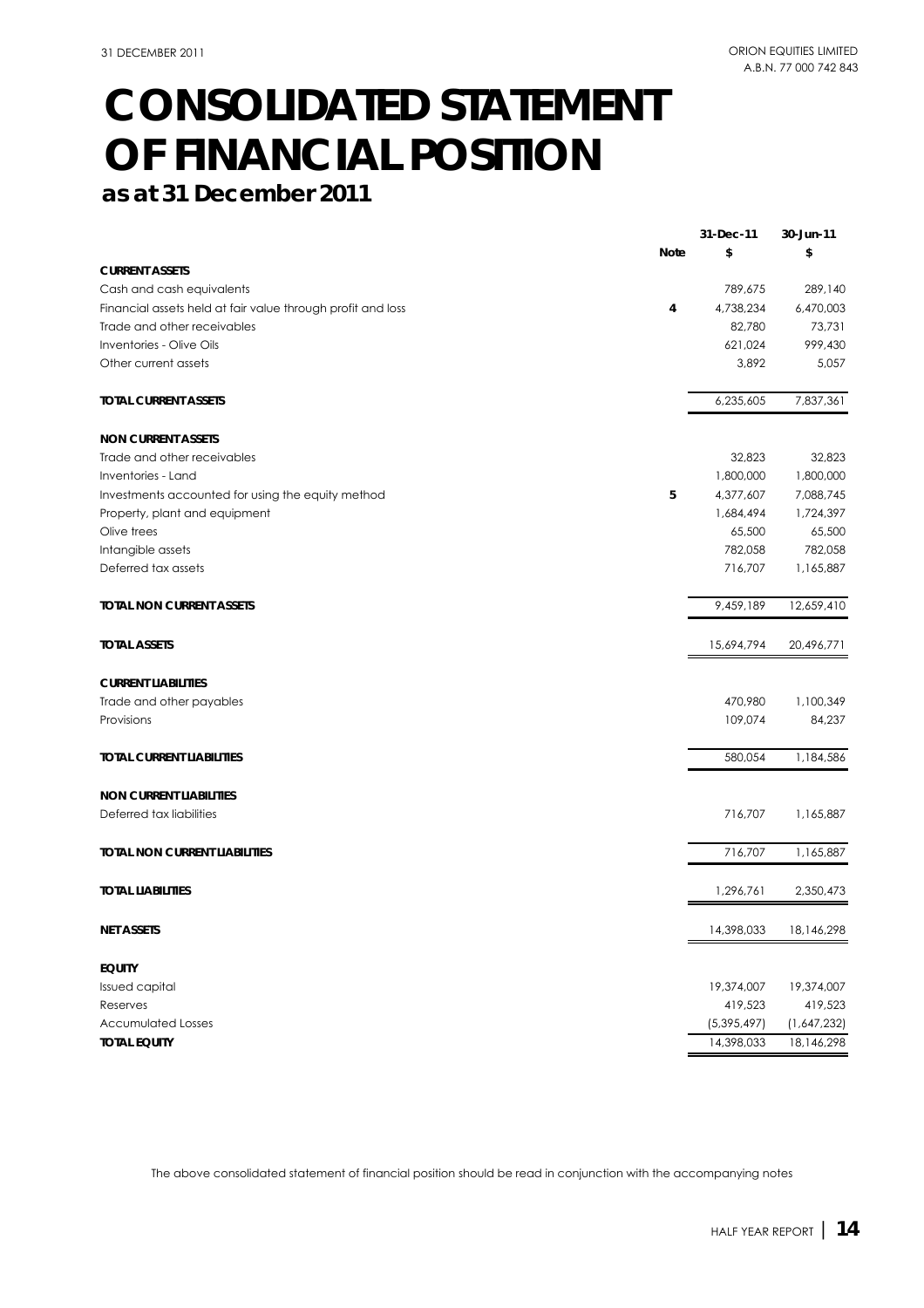**Retained**

## **CONSOLIDATED STATEMENT OF CHANGES IN EQUITY**

**for the half year ended 31 December 2011**

|                                              | <b>Note</b> | <b>Issued</b><br>Capital | Reserves                 | earnings/<br>(Accumulated<br>Losses) | Total            |
|----------------------------------------------|-------------|--------------------------|--------------------------|--------------------------------------|------------------|
| At 1 July 2010                               |             | \$<br>19,374,007         | \$<br>611,348            | \$<br>1,110,987                      | \$<br>21,096,342 |
| Profit for the half year                     |             |                          |                          | 1,289,920                            | 1,289,920        |
| Total comprehensive income for the half year |             |                          | $\overline{\phantom{a}}$ | 1,289,920                            | 1,289,920        |
| At 31 December 2010                          |             | 19,374,007               | 611,348                  | 2,400,907                            | 22,386,262       |
|                                              |             |                          |                          |                                      |                  |
| At 1 July 2011                               |             | 19,374,007               | 419,523                  | (1,647,232)                          | 18,146,298       |
| Loss for the half year                       |             |                          | $\overline{\phantom{a}}$ | (3,748,265)                          | (3,748,265)      |
| Total comprehensive loss for the half year   |             |                          |                          | (3,748,265)                          | (3,748,265)      |
| At 31 December 2011                          |             | 19,374,007               | 419,523                  | (5, 395, 497)                        | 14,398,033       |

The above consolidated statement of changes in equity should be read in conjunction with the accompanying notes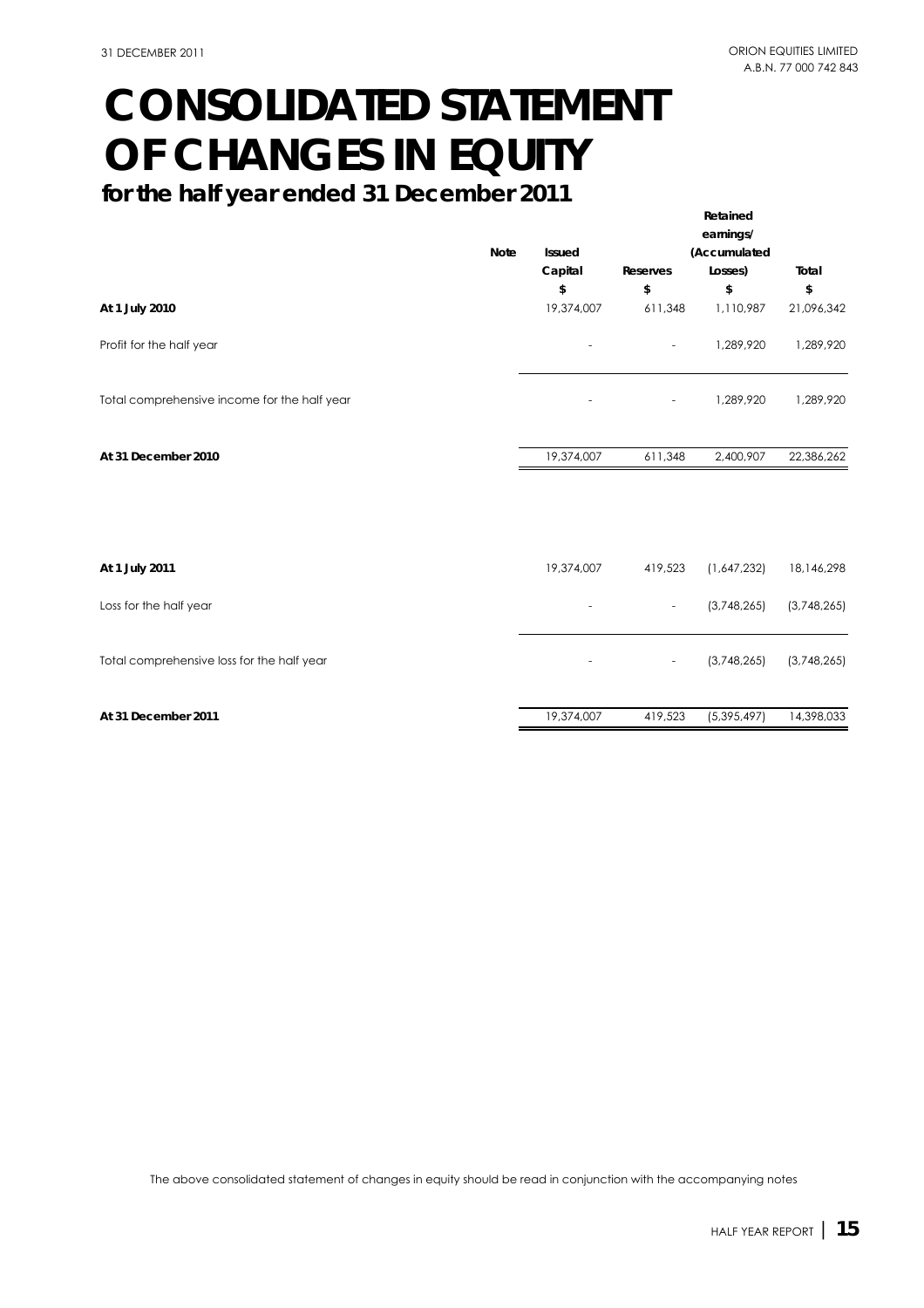## **CONSOLIDATED STATEMENT OF CASH FLOWS**

## **for the half year ended 31 December 2011**

|                                                                 | <b>Note</b> | 31-Dec-11   | 31-Dec-10   |
|-----------------------------------------------------------------|-------------|-------------|-------------|
| <b>CASH FLOWS FROM OPERATING ACTIVITIES</b>                     |             | \$          | \$          |
| Receipts from customers                                         |             | 341,238     | 172,244     |
| Sale proceeds from trading portfolio                            |             |             | 967,780     |
| Payments to suppliers and employees                             |             | (1,068,438) | (1,062,284) |
| Interest received                                               |             | 5.628       | 5.541       |
| Interest paid                                                   |             |             | (1, 366)    |
| Dividends received                                              |             | 697,469     | 206,988     |
| NET CASH INFLOW/(OUTFLOW) FROM OPERATING ACTIVITIES             |             | (24, 103)   | 288,903     |
| <b>CASH FLOWS FROM INVESTING ACTIVITIES</b>                     |             |             |             |
| Payments for property, plant and equipment                      |             | (1,051)     | (10, 308)   |
| Loan from controlling entity                                    |             | 150,000     | 250,000     |
| Loan repaid to controlling entity                               |             | (650,000)   | (250,000)   |
| Return of capital                                               |             | 1,025,689   |             |
| NET CASH INFLOW/(OUTFLOW) FROM INVESTING ACTIVITIES             |             | 524,638     | (10, 308)   |
| <b>CASH FLOWS FROM FINANCING ACTIVITIES</b>                     |             |             |             |
| Proceeds from partly paid shares                                |             |             |             |
| Dividends paid                                                  |             |             |             |
| NET CASH INFLOW/(OUTFLOW) FROM FINANCING ACTIVITIES             |             |             |             |
| NET INCREASE IN CASH HELD                                       |             | 500,535     | 278,595     |
| Cash and cash equivalents at beginning of the financial year    |             | 289,140     | 397,531     |
| CASH AND CASH EQUIVALENTS AT THE END OF THE FINANCIAL HALF YEAR |             | 789,675     | 676.126     |

The above consolidated statement of cash flow should be read in conjunction with the accompanying notes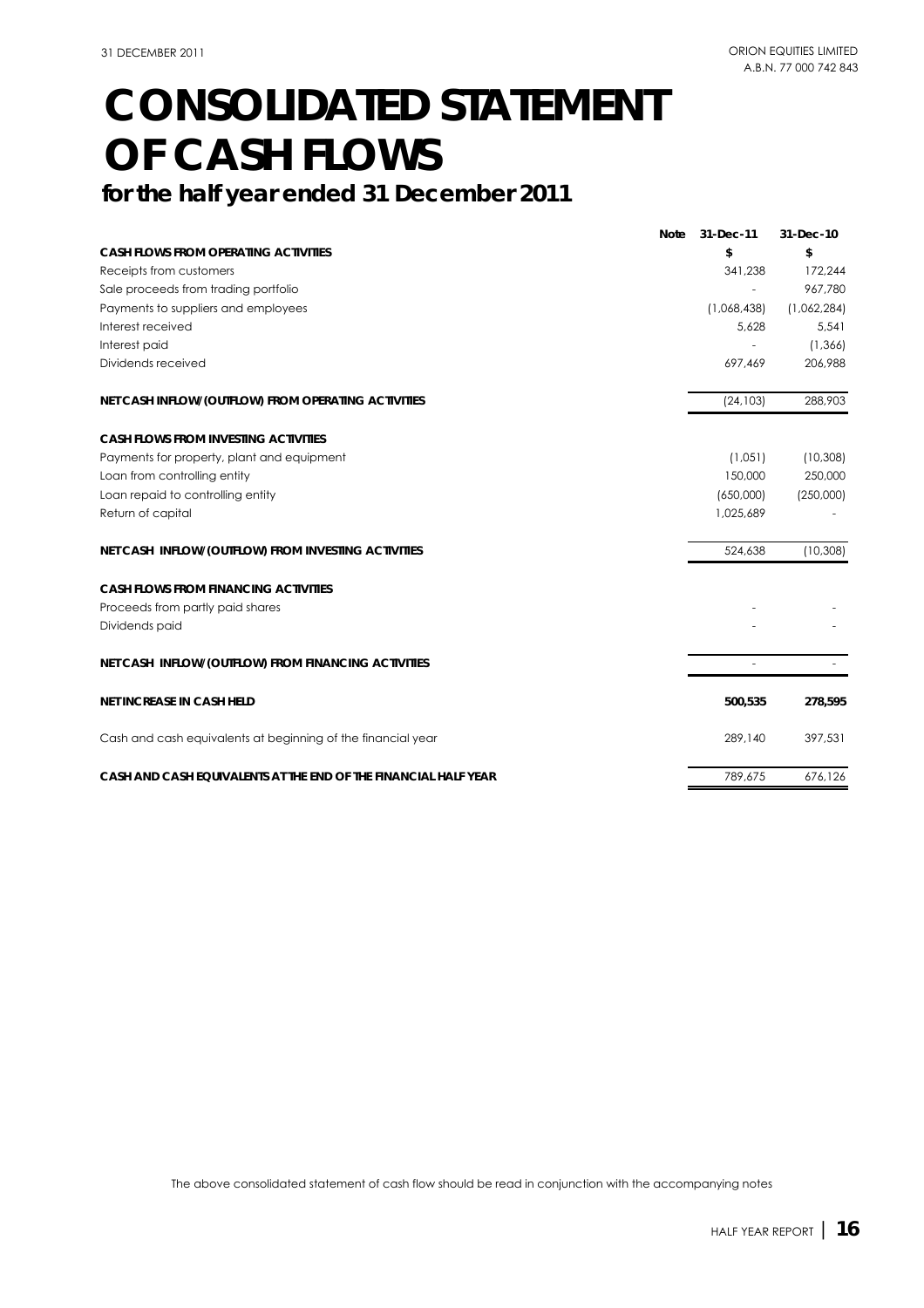## **for the half year ended 31 December 2011**

#### **1. SIGNIFICANT ACCOUNTING POLICIES**

#### **Statement of compliance**

The half-year financial statements are a general purpose financial report prepared in accordance with the Corporations Act 2001 and AASB 134 'Interim Financial Reporting'. Compliance with AASB 134 ensures compliance with International Financial Reporting Standard IAS 34 'Interim Financial Reporting'. These half-year financial statements do not include notes of the type normally included in the annual financial statements and shall be read in conjunction with the most recent annual financial statements and the Company's ASX announcements released from 1 July 2011 to the date of this report.

#### **Basis of preparation**

The financial statements have been prepared on the basis of historical cost, except for the revaluation of certain noncurrent assets and financial instruments. Cost is based on the fair values of the consideration given in exchange for assets. All amounts are presented in Australian dollars, unless otherwise noted.

The accounting policies and methods of computation adopted in the preparation of the half-year financial statements are consistent with those adopted and disclosed in the Company's financial statements for the year ended 30 June 2011.

#### **2. CONSOLIDATED PROFIT/(LOSS) FOR THE HALF YEAR**

|     |                                                                                             | 31-Dec-11 | 31-Dec-10 |
|-----|---------------------------------------------------------------------------------------------|-----------|-----------|
|     | Profit/(Loss) for the half year includes the following items of revenue and expenses below. | \$        | \$        |
| (a) | Revenue from continuing operations                                                          |           |           |
|     | Income from sale of olive oils                                                              | 336,831   | 172,234   |
|     | Dividends received                                                                          |           | 1,850     |
|     | Interest received - other                                                                   | 5.628     | 5.541     |
|     |                                                                                             | 342,459   | 179,625   |
| (b) | Other income                                                                                |           |           |
|     | Net change on financial assets held at fair value through profit or loss                    |           | 1,520,804 |
|     | Share of Associate entity's profit                                                          |           | 785,400   |
|     | Other income                                                                                | 32,589    |           |
|     |                                                                                             | 32,589    | 2,306,204 |
|     |                                                                                             | 375,048   | 2,485,829 |
| (c) | Expenses from continuing operations                                                         |           |           |
|     | Net change on financial assets held at fair value through profit or loss                    | 1,731,769 |           |
|     | Share of Associate entity's loss                                                            | 987,980   |           |
|     | Costs in relation to olive oil operations                                                   |           |           |
|     | - Cost of goods sold                                                                        | 648,527   | 349,723   |
|     | - Depreciation expenses                                                                     | 39,195    | 50,719    |
|     | - Other expenses                                                                            | 10,083    | 17,889    |
|     | Costs in relation to land operations                                                        |           |           |
|     | - Other expenses                                                                            | 153,346   | 292.681   |
|     | - remuneration and other<br>Personnel                                                       | 303,878   | 314,468   |
|     | - employee entitlements                                                                     | 23,878    | 4,003     |
|     | Occupancy expenses                                                                          | 61,344    | 42,786    |
|     | Corporate expenses<br>- Consultancy                                                         | 14,071    | 6,778     |
|     | - Other corporate expenses                                                                  | 28,930    | 20,390    |
|     | Finance expenses                                                                            | 1,472     | 2,399     |
|     | Borrowing cost                                                                              | 20,060    | 1,356     |
|     | Administration expenses                                                                     |           |           |
|     | - Professional fees                                                                         | 68,141    | 27,136    |
|     | - Communications                                                                            | 4,086     | 6,398     |
|     | - Realisation cost of share portfolio written back                                          | (14,974)  | 13,401    |
|     | - Brokerage fees                                                                            |           | 5,322     |
|     | - Depreciation expenses - other assets                                                      | 1,763     | 1,422     |
|     | - Write off fixed assets                                                                    | ÷,        | 1,020     |
|     | - Other expenses                                                                            | 39,764    | 38,018    |
|     |                                                                                             | 4,123,313 | 1,195,909 |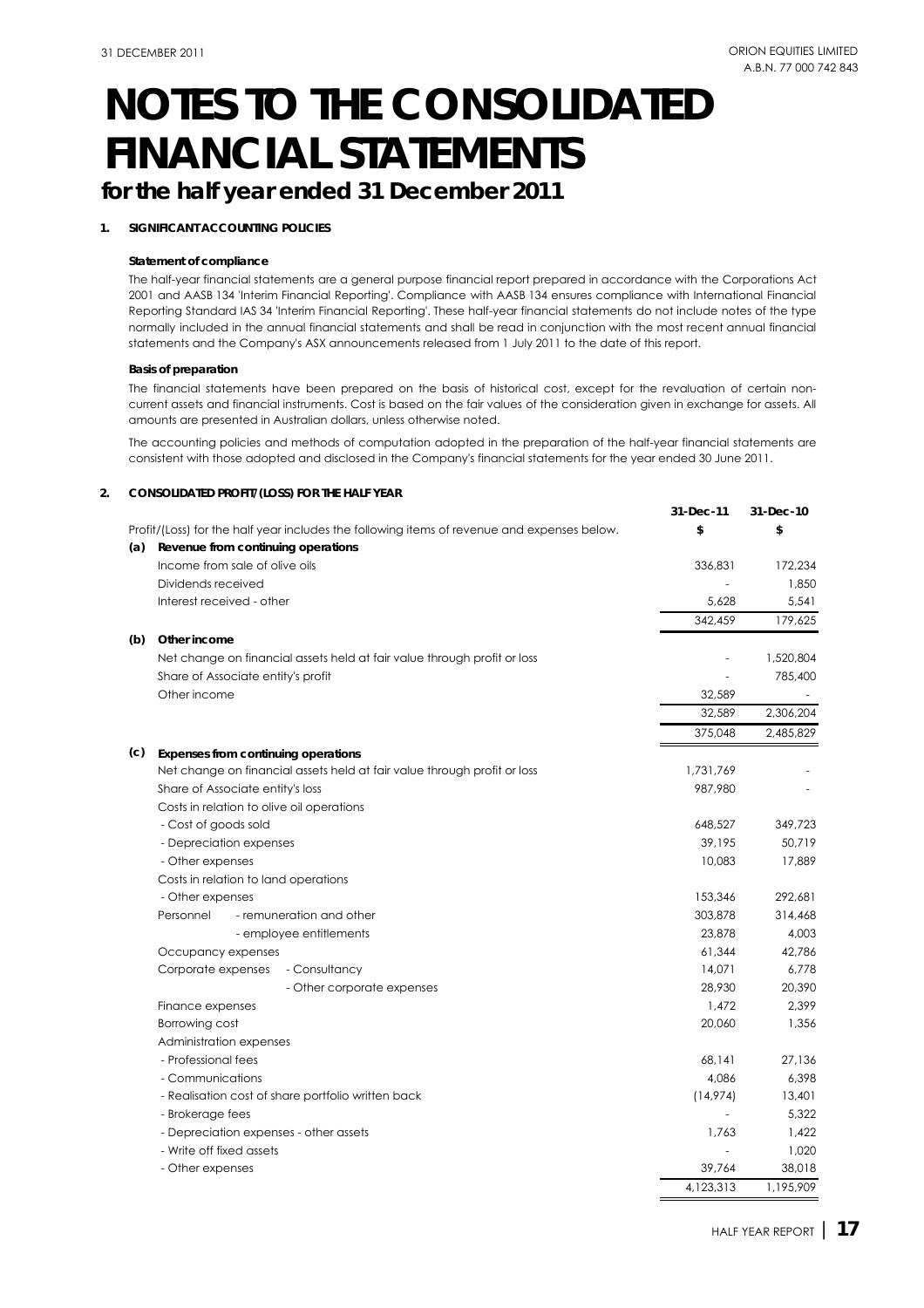## **for the half year ended 31 December 2011**

| 3. | <b>EARNINGS/(LOSS) PER SHARE</b>                                     |                           |           |                           | 31-Dec-11              | 31-Dec-10  |
|----|----------------------------------------------------------------------|---------------------------|-----------|---------------------------|------------------------|------------|
|    | Basic earnings/(loss) per share (cents)                              |                           |           |                           | (21.0)                 | 7.2        |
|    | Profit/(loss) used to calculate earnings per share (\$)              |                           |           |                           | (3,748,265)            | 1,289,920  |
|    | Weighted average number of ordinary shares during the period used in |                           |           |                           |                        |            |
|    | the calculation of basic earnings per share                          |                           |           |                           | 17,814,389             | 17,814,389 |
| 4. | FINANCIAL ASSETS HELD AT FAIR VALUE THROUGH PROFIT AND LOSS          |                           |           |                           | 31-Dec-11              | 30-Jun-11  |
|    |                                                                      |                           |           |                           | \$                     | \$         |
|    | Current                                                              |                           |           |                           |                        |            |
|    | Listed securities at fair value                                      |                           |           |                           | 4,738,234              | 6,470,003  |
| 5. | <b>INVESTMENTS IN ASSOCIATE ENTITY</b>                               |                           |           |                           |                        |            |
|    |                                                                      |                           |           |                           | <b>Carrying Amount</b> |            |
|    | Name of Associate                                                    | <b>Principal Activity</b> |           | <b>Ownership Interest</b> | 31-Dec-11              | 30-Jun-11  |
|    |                                                                      |                           | 31-Dec-11 | 30-Jun-11                 | \$                     | \$         |
|    | <b>Bentley Capital Limited (BEL)</b>                                 | Investments               | 27.97%    | 28.30%                    | 4,377,607              | 7,088,745  |
|    | Movement in Investments in Associate                                 |                           |           |                           |                        |            |
|    | Shares in listed Associate entity brought forward                    |                           |           |                           | 7,088,745              | 7,331,989  |
|    | Share of profit/(loss) before income tax expense                     |                           |           |                           | (987, 980)             | 167,032    |
|    | Dividend from Associate entity                                       |                           |           |                           | (697, 469)             | (410, 276) |
|    | Return of capital                                                    |                           |           |                           | (1,025,689)            |            |
|    | Carrying amount at the end of the financial period                   |                           |           |                           | 4,377,607              | 7,088,745  |
|    | Fair value of listed investments in Associate                        |                           |           |                           | 3,282,205              | 4,513,032  |
|    | Net tangible asset value of listed investments in Associate          |                           |           |                           | 5,413,022              | 8,139,662  |
|    | Share of Associate's profits                                         |                           |           |                           |                        |            |
|    | Profit/(loss) before income tax                                      |                           |           |                           | (987,980)              | 167,032    |
|    | Share of income tax expense                                          |                           |           |                           |                        |            |
|    | Profit/(loss) after income tax                                       |                           |           |                           | (987, 980)             | 167,032    |
|    |                                                                      |                           |           |                           |                        |            |
|    | Group share of Bentley Capital Limited                               |                           |           |                           |                        |            |
|    | <b>Summarised Financial Position of Associate</b>                    |                           |           |                           |                        |            |
|    | Current assets                                                       |                           |           |                           | 5,474,596              | 8,139,451  |
|    | Non current assets                                                   |                           |           |                           | 21,212                 | 21,580     |
|    | <b>Total assets</b>                                                  |                           |           |                           | 5,495,808              | 8,161,031  |
|    | <b>Current liabilities</b>                                           |                           |           |                           | (58, 413)              | (18,028)   |
|    | Non current liabilities                                              |                           |           |                           | (6, 232)               | (5, 154)   |
|    | <b>Total liabilities</b>                                             |                           |           |                           | (64, 645)              | (23, 182)  |
|    | Net assets                                                           |                           |           |                           | 5,431,163              | 8,137,849  |
|    | Revenues                                                             |                           |           |                           | 44,966                 | 573,751    |
|    | Profit/(loss) after income tax of Associate                          |                           |           |                           | (987, 980)             | 181,205    |

### **Bentley Capital Limited - Lease Commitments**

BEL and its subsidiary, Scarborough Equities Pty Ltd , have the same lease commitments as disclosed in Note 8.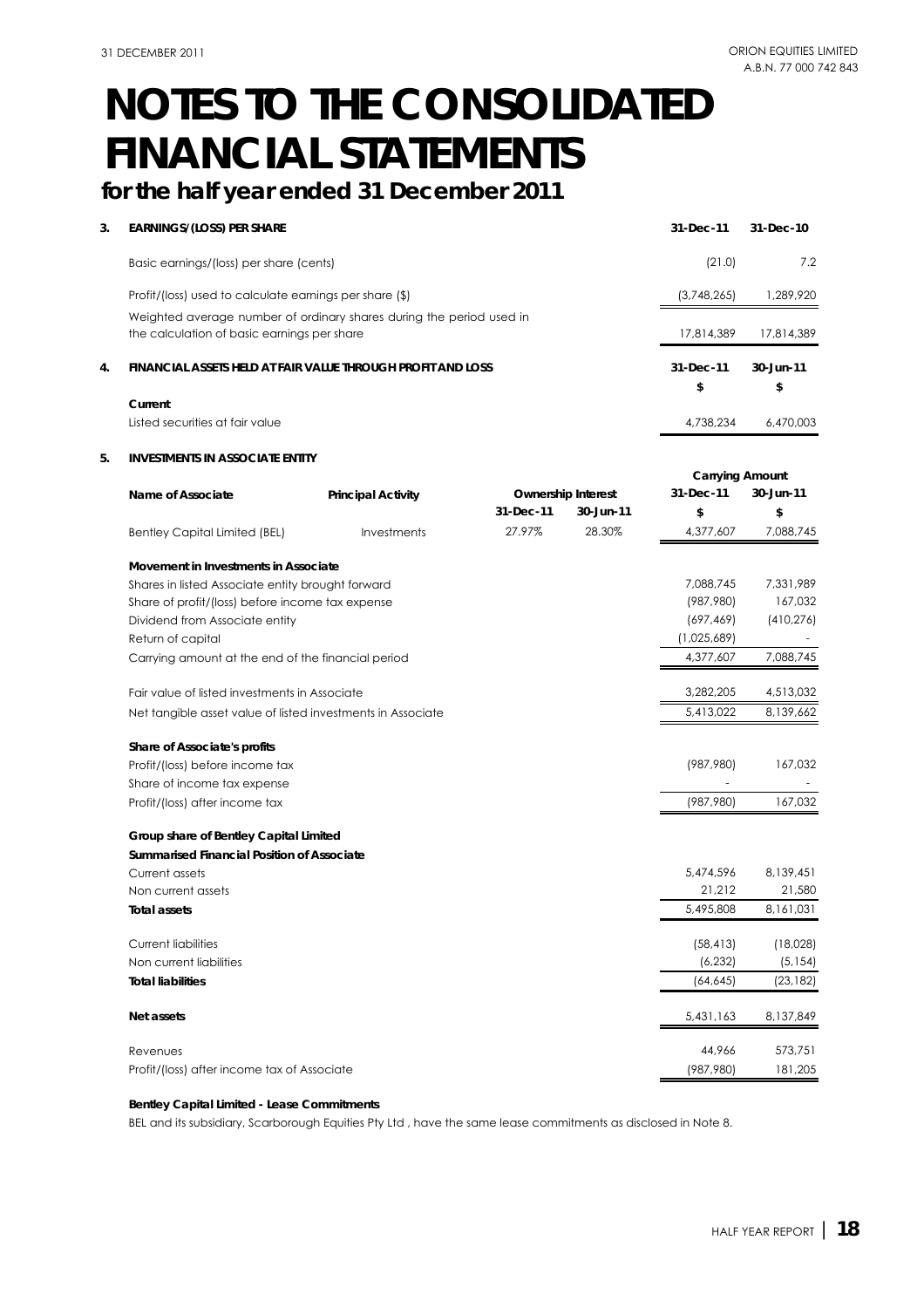## **for the half year ended 31 December 2011**

#### **6. SEGMENT INFORMATION**

The Board has considered the product and geographical perspective of the operating results and determined that the Consolidated Entity operates only in Australia with segments in Investments and Olive Oils. Unallocated items comprise mainly corporate assets, office expenses and income tax assets and liabilities.

|       |                                                                                                    | <b>Investments</b> | Olive Oil  | Unallocated   | Total         |
|-------|----------------------------------------------------------------------------------------------------|--------------------|------------|---------------|---------------|
|       | 6 months to 31-Dec-11                                                                              | \$                 | \$         | \$            | \$            |
|       | Total segment revenue                                                                              | 32,589             | 336,831    | 5,628         | 375,048       |
|       | Adjusted EBITDA                                                                                    | (1,108,737)        | (355, 524) | (510, 347)    | (1,974,608)   |
|       | Total segment asset                                                                                | 10,915,841         | 3,219,858  | 1,559,095     | 15,694,794    |
|       | <b>Total segment liabilities</b>                                                                   |                    | (248, 486) | (1,048,275)   | (1, 296, 761) |
|       | 6 months to 31-Dec-10                                                                              |                    |            |               |               |
|       | Total segment revenue                                                                              | 2,308,054          | 172,234    | 5,541         | 2,485,829     |
|       | Adjusted EBITDA                                                                                    | 489,247            | (214, 141) | (441, 214)    | (166, 108)    |
|       | 30-Jun-11                                                                                          |                    |            |               |               |
|       | Total segment asset                                                                                | 15,957,949         | 3,628,772  | 910,050       | 20,496,771    |
|       | <b>Total segment liabilities</b>                                                                   | (54, 915)          | (577,909)  | (1,717,649)   | (2,350,473)   |
| (i)   | Segment revenues                                                                                   |                    |            | 31-Dec-11     | 31-Dec-10     |
|       | Any sales between segments are carried out at arm's length and are eliminated on<br>consolidation. |                    |            | \$            | \$            |
|       | Total segment revenue                                                                              |                    |            | 369,420       | 2,480,288     |
|       | Unallocated:                                                                                       |                    |            |               |               |
|       | Interest received - other                                                                          |                    |            | 5,628         | 5,541         |
|       | Total revenue from continuing operations (Note 2)                                                  |                    |            | 375,048       | 2,485,829     |
| (ii)  | Adjusted Earnings Before Interest, Taxes, Depreciation and Amortization (EBITDA)                   |                    |            |               |               |
|       | The adjusted EBITDA excludes net change in fair value in investments and impairment of<br>assets.  |                    |            |               |               |
|       | <b>Adjusted EBITDA</b>                                                                             |                    |            | (1,974,608)   | (166, 108)    |
|       | Interest revenue                                                                                   |                    |            | 5,628         | 5,541         |
|       | Net change on financial assets held at fair value through profit or loss                           |                    |            | (1,731,769)   | 1,520,804     |
|       | Depreciation                                                                                       |                    |            | (40,958)      | (52, 141)     |
|       | Realisation cost of share portfolio written back                                                   |                    |            | 14,974        | (13, 401)     |
|       | Finance cost                                                                                       |                    |            | (21, 532)     | (3,755)       |
|       | Fixed assets written off                                                                           |                    |            |               | (1,020)       |
|       | Profit/(Loss) before income tax                                                                    |                    |            | (3,748,265)   | 1,289,920     |
| (iii) | Segment assets                                                                                     |                    |            | 14,135,699    | 19,586,721    |
|       | Unallocated:                                                                                       |                    |            |               |               |
|       | Cash and cash equivalents                                                                          |                    |            | 789,675       | 289,140       |
|       | Trade and other receivables                                                                        |                    |            | 34,868        | 33,547        |
|       | Other current assets                                                                               |                    |            | 3,892         | 5,057         |
|       | Property, plant and equipment                                                                      |                    |            | 13,953        | 15,620        |
|       | Deferred tax asset                                                                                 |                    |            | 716,707       | 566,686       |
|       | Total assets as per the Statement of Financial Position                                            |                    |            | 15,694,794    | 20,496,771    |
| (iv)  | Segment liabilities                                                                                |                    |            | (248, 486)    | (632, 824)    |
|       | Unallocated:                                                                                       |                    |            |               |               |
|       | Trade and other payables                                                                           |                    |            | (222, 494)    | (647, 318)    |
|       | Provisions                                                                                         |                    |            | (109, 074)    | (84, 238)     |
|       | Deferred tax liability                                                                             |                    |            | (716, 707)    | (986,093)     |
|       | Total liabilities as per the Statement of Financial Position                                       |                    |            | (1, 296, 761) | (2,350,473)   |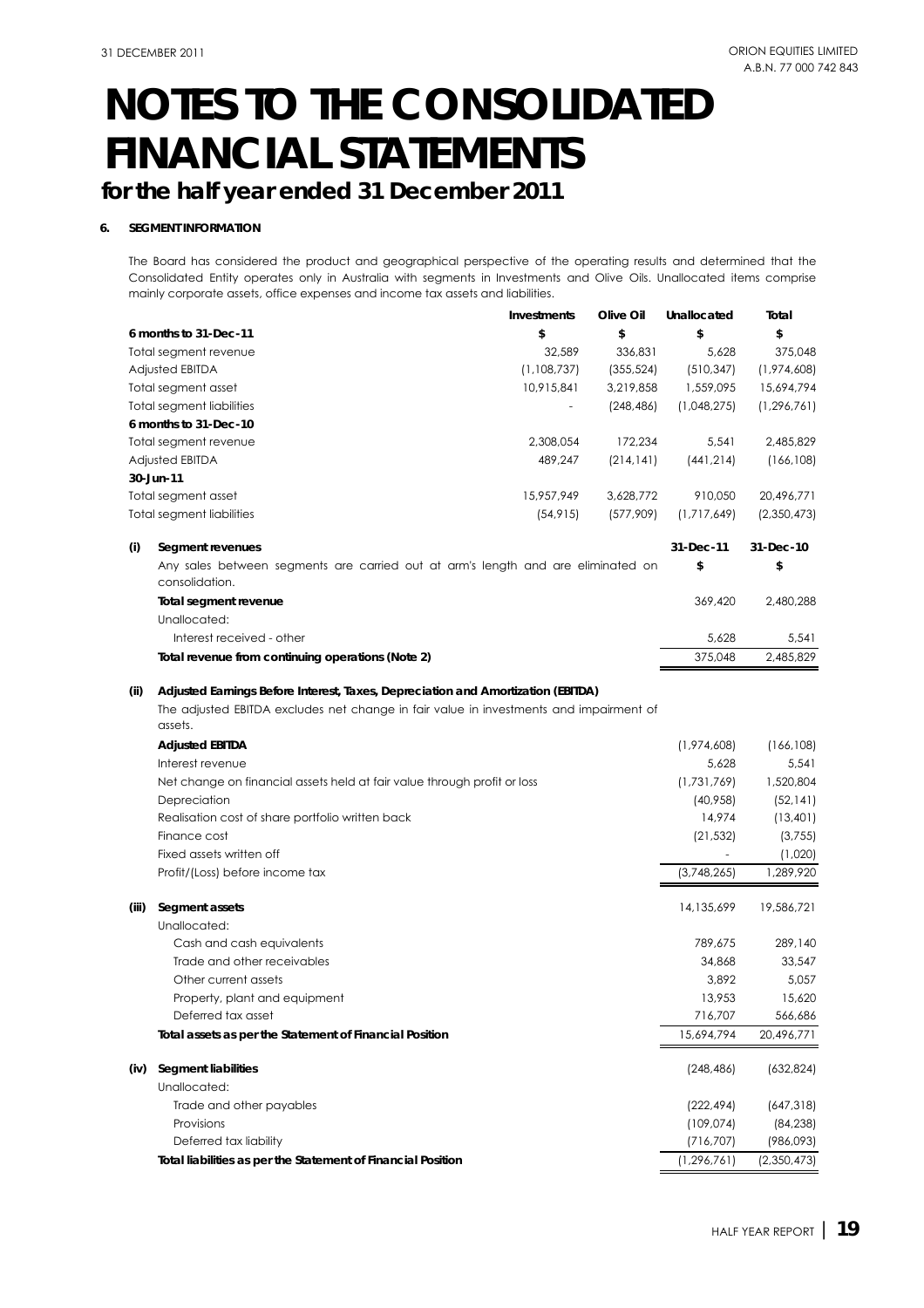**for the half year ended 31 December 2011**

#### **8. COMMITMENTS**

| <b>COMMITMENTS</b>            | 31-Dec-11 | 30-Jun-11 |
|-------------------------------|-----------|-----------|
|                               |           |           |
| Not longer than one year      | 85,391    | 104.929   |
| Between 12 months and 5 years | 43.737    | 110,176   |
|                               | 129.128   | 215,105   |

The non-cancellable operating lease commitment is the Consolidated Entity's share of the office premises at Level 14, The Forrest Centre, 221 St Georges Terrace, Perth, Western Australia, and includes all outgoings (exclusive of GST). The lease is for a 7 year term expiring 30 June 2013 and contains a rent review increase each year alternating between 5% and the greater of market rate or CPI + 1%.

#### **9. RELATED PARTY DISCLOSURES**

#### **(a) Controlling entity**

ASX listed Queste Communications Ltd (QUE) is deemed to control the Consolidated Entity as QUE has 50.88% (30 June 2011: 50.88%) of the Company's total issued share capital.

#### **(b) Loan from controlling entity**

During the half year, the Company repaid a loan advanced by QUE totalling \$650,000 plus interest of \$36,772. The loan was advanced pursuant to an unsecured facility expiring on 30 June 2012 (with an interest rate of 10% per annum).

#### **(b) Transactions with related parties**

During the financial half year, there were transactions between the Company, QUE and BEL (Associate entity), pursuant to shared office and administration expense arrangements.

| 31-Dec-11 | 31-Dec-10 |
|-----------|-----------|
|           |           |
| 92,556    |           |
|           |           |
| 697.469   | 205,138   |
|           |           |

#### **9. CONTINGENT ASSETS AND LIABILITIES**

#### **(a) Directors' Deeds**

The Company and OEQ have entered into deeds of indemnity with each of their Directors indemnifying them against liability incurred in discharging their duties as directors/officers of the Company. At the end of the financial period, no claims have been made under any such indemnities and accordingly, it is not possible to quantify the potential financial obligation of the Consolidated Entity under these indemnities.

#### **(b) Royalty on Tenements**

The Consolidated Entity is entitled to receive a royalty of 2% of gross revenues (exclusive of GST) from any commercial exploitation of any minerals from various Australian tenements - EL 47/1328 and PL 47/1170 (the Paulsens East Project tenements currently held by Strike Resources Limited), EL 24879, 24928 and 24929 and ELA 24927 (the Bigryli South Project tenements in the Northern Territory, currently held by Alara Resources Limited (Alara)) and EL 46/629 and a right to earn and acquire a 85% interest in ELA 46/585 (excluding all manganese mineral rights) (the Canning Well Project tenements in Western Australia, currently held by Alara).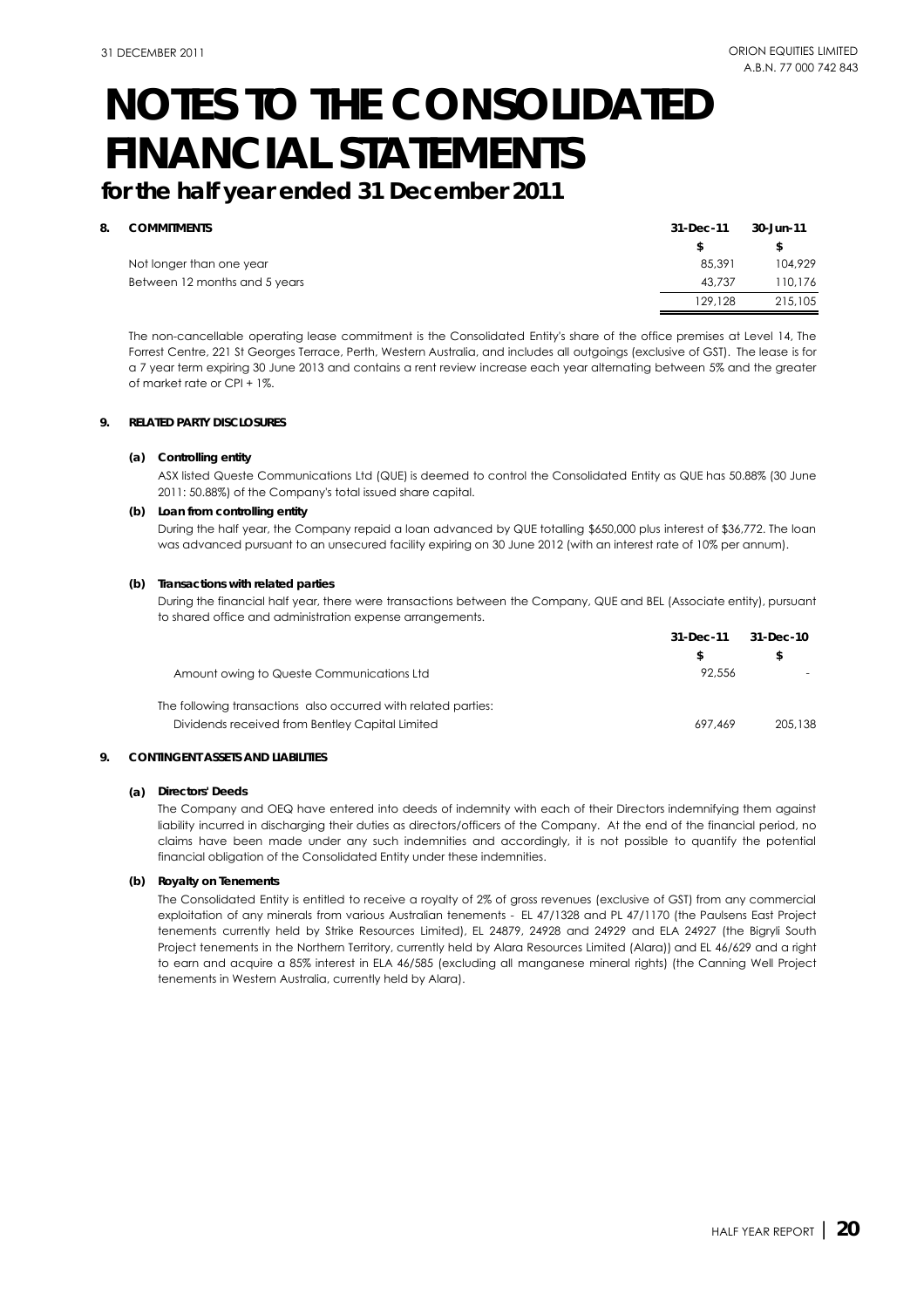## **for the half year ended 31 December 2011**

#### **10. EVENTS AFTER BALANCE DATE**

**(a)** On 28 February 2012, Associate entity, Bentley Capital Limited, announced its intention to seek shareholder approval to undertake a one cent per share return of capital (Return of Capital). The Return of Capital is to be effected by the Company seeking shareholder approval for a reduction in the share capital of the Company by returning one cent per share to shareholders – this equates to an aggregate reduction of share capital by approximately \$0.733 million based upon the Company's 73,350,541 shares currently on issue. No shares will be cancelled as a result of the Return of Capital. Accordingly, the number of shares held by each shareholder will not change as a consequence of the Return of Capital. The Return of Capital will have no effect on the number of shares on issue. The Return of Capital is subject to shareholder approval which will be sought at a general meeting of shareholders anticipated to be held in mid-April 2012. If all conditions are met for payment, including shareholder approval, Orion's and Queste's share of the Return of Capital will be ~\$205,138 and ~\$17,400 respectively.

No other matter or circumstance has arisen since the end of the financial period that significantly affected, or may significantly affect, the operations of the Consolidated Entity, the results of those operations, or the state of affairs of the Consolidated Entity in future financial periods.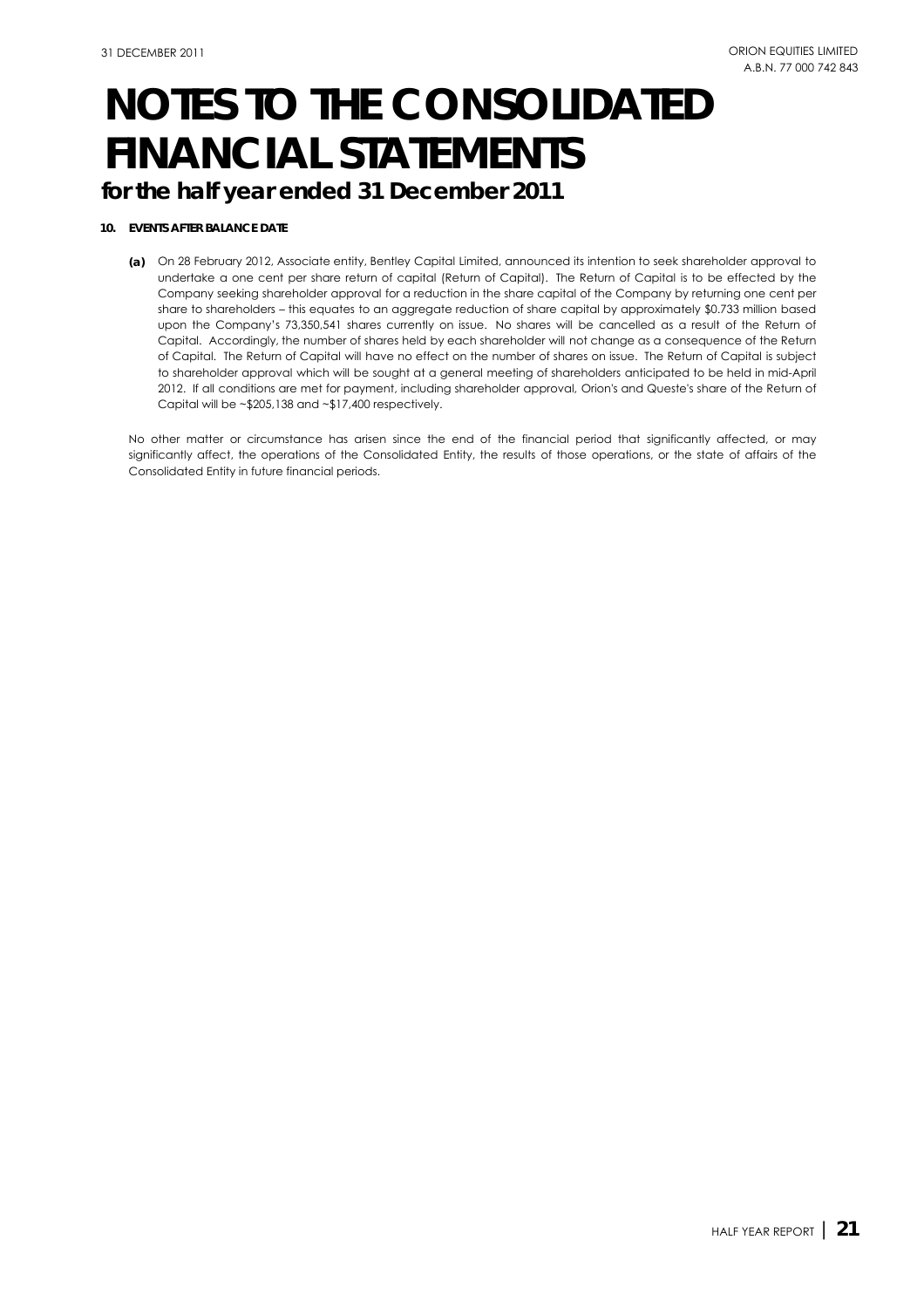# **DIRECTORS' DECLARATION**

In accordance with a resolution of the directors of Orion Equities Limited made pursuant to sub-section 303(5) of the *Corporations Act 2001*, we state that:

In the opinion of the directors:

- (a) The financial statements and notes of the consolidated entity are in accordance with the *Corporations Act 2001*, including:
	- (i) giving a true and fair view of the consolidated entity's financial position as at 31 December 2011 and of its performance for the half year ended on that date; and
	- (ii) complying with Accounting Standards AASB 134 "Interim Financial Reporting" and *Corporations Regulations 2001*; and
- (b) There are reasonable grounds to believe that the consolidated entity will be able to pay its debts as and when they become due and payable.

On behalf of the Board,

**Chairman** Director

**29 February 2012** 

 $42$ 

**Farooq Khan William Johnson**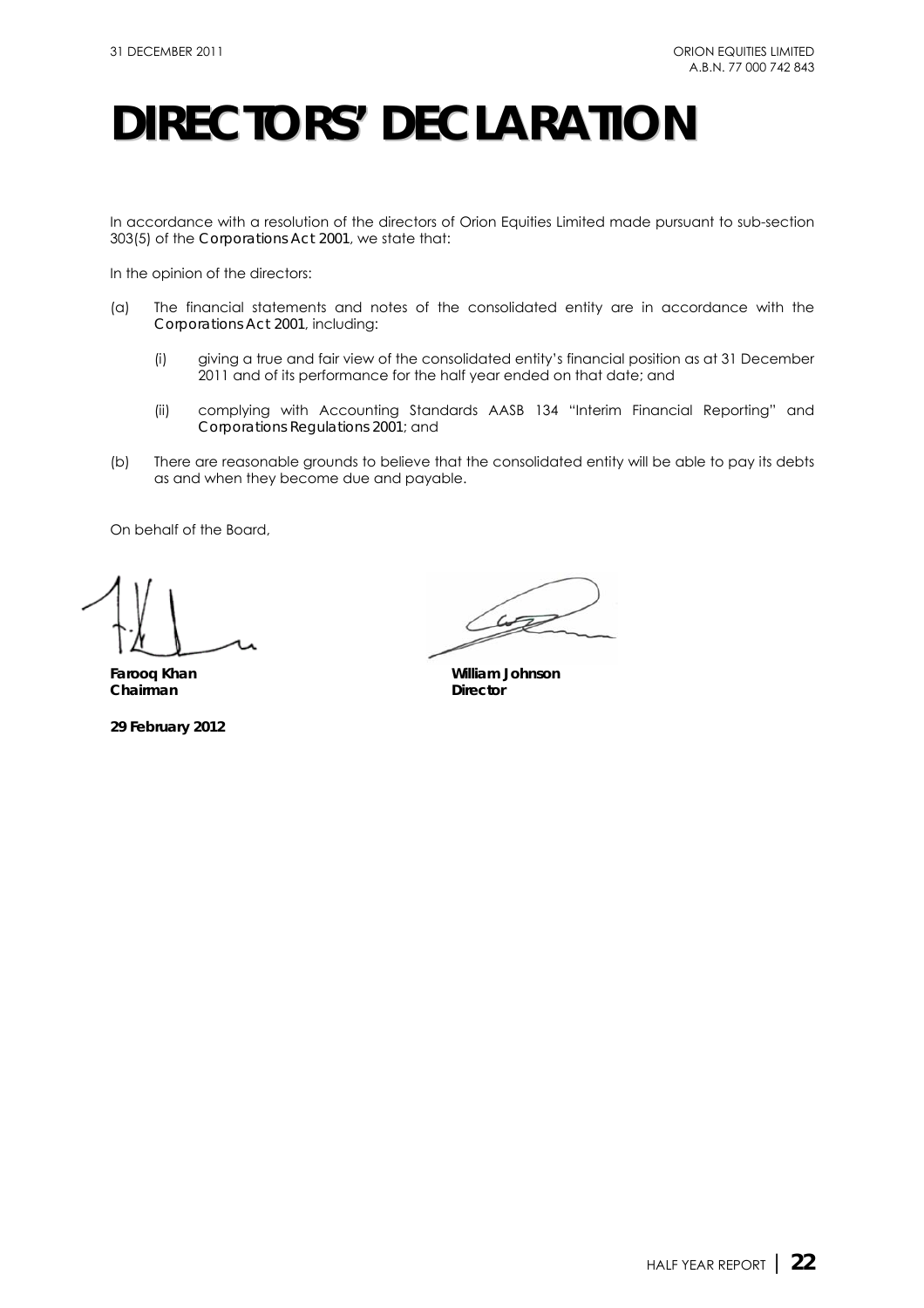

38 Station Street Subiaco, WA 6008 PO Box 700 West Perth WA 6872 Australia

## **INDEPENDENT AUDITOR'S REVIEW REPORT TO THE MEMBERS OF ORION EQUITIES LIMITED**

## **Report on the Half-Year Financial Report**

We have reviewed the accompanying half-year financial report of Orion Equities Limited, which comprises the statement of financial position as at 31 December 2011, and the statement of comprehensive income, statement of changes in equity and statement of cash flows for the halfyear ended on that date, notes comprising a summary of significant accounting policies and other explanatory information, and the directors' declaration of the consolidated entity comprising the disclosing entity and the entities it controlled at the half-year's end or from time to time during the half-year.

### **Directors' Responsibility for the Half-Year Financial Report**

The directors of the disclosing entity are responsible for the preparation of the half-year financial report that gives a true and fair view in accordance with Australian Accounting Standards and the *Corporations Act 2001* and for such internal control as the directors determine is necessary to enable the preparation of the half-year financial report that is free from material misstatement, whether due to fraud or error.

#### **Auditor's Responsibility**

Our responsibility is to express a conclusion on the half-year financial report based on our review. We conducted our review in accordance with Auditing Standard on Review Engagements ASRE 2410 *Review of a Financial Report Performed by the Independent Auditor of the Entity*, in order to state whether, on the basis of the procedures described, we have become aware of any matter that makes us believe that the half-year financial report is not in accordance with the *Corporations Act 2001* including: giving a true and fair view of the consolidated entity's financial position as at 31 December 2011 and its performance for the half-year ended on that date; and complying with Accounting Standard AASB 134 *Interim Financial Reporting* and the *Corporations Regulations 2001*. As the auditor of Orion Equities Limited, ASRE 2410 requires that we comply with the ethical requirements relevant to the audit of the annual financial report.

A review of a half-year financial report consists of making enquiries, primarily of persons responsible for financial and accounting matters, and applying analytical and other review procedures. A review is substantially less in scope than an audit conducted in accordance with Australian Auditing Standards and consequently does not enable us to obtain assurance that we would become aware of all significant matters that might be identified in an audit. Accordingly, we do not express an audit opinion.

#### **Independence**

In conducting our review, we have complied with the independence requirements of the *Corporations Act 2001*. We confirm that the independence declaration required by the *Corporations Act 2001,* which has been given to the directors of Orion Equities Limited, would be in the same terms if given to the directors as at the time of this auditor's report.

110 275, an Australian company limited by guarantee. BDO Audit (WA) Pty Ltd and BDO (Australia) Ltd are members of BDO International Ltd, a UK company limited<br>by guarantee, and form part of the international BDO network of Legislation (other than for the acts or omissions of financial services licensees) in each State or Territory other than Tasmania. BDO Audit (WA) Pty Ltd ABN 79 112 284 787 is a member of a national association of independent entities which are all members of BDO (Australia) Ltd ABN 77 050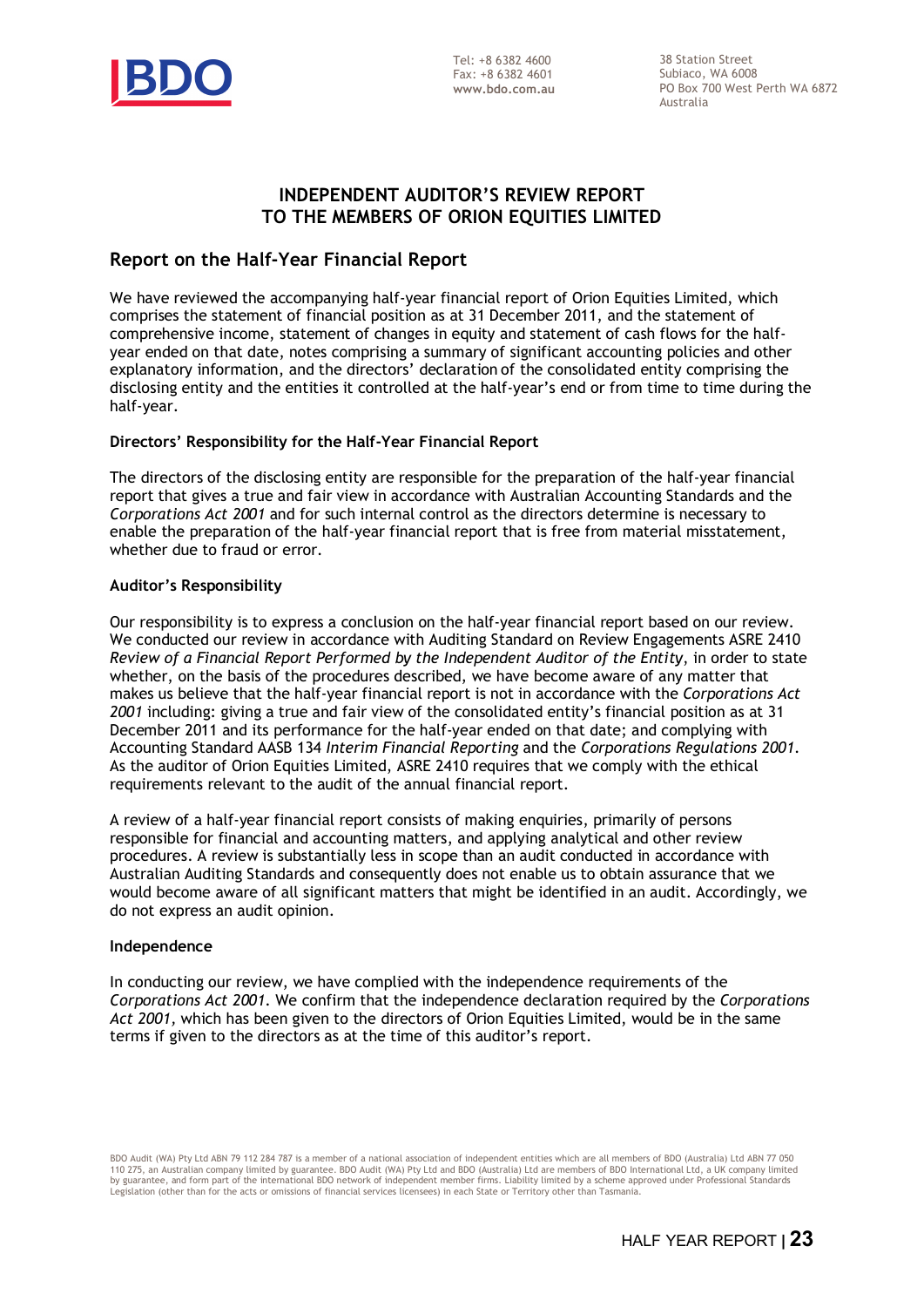

### **Conclusion**

Based on our review, which is not an audit, we have not become aware of any matter that makes us believe that the half-year financial report of Orion Equities Limited is not in accordance with the *Corporations Act 2001* including:

- (a) giving a true and fair view of the consolidated entity's financial position as at 31 December 2011 and of its performance for the half-year ended on that date; and
- (b) complying with Accounting Standard AASB 134 *Interim Financial Reporting* and *Corporations Regulations 2001*.

**BDO Audit (WA) Pty Ltd**

BDO  $\n *8 W U 2*\n$ 

**Brad McVeigh**  Director

Perth, Western Australia Dated this 29<sup>th</sup> day of February 2012

BDO Audit (WA) Pty Ltd ABN 79 112 284 787 is a member of a national association of independent entities which are all members of BDO (Australia) Ltd ABN 77 050 110 275, an Australian company limited by guarantee. BDO Audit (WA) Pty Ltd and BDO (Australia) Ltd are members of BDO International Ltd, a UK company limited<br>by guarantee, and form part of the international BDO network of Legislation (other than for the acts or omissions of financial services licensees) in each State or Territory other than Tasmania.